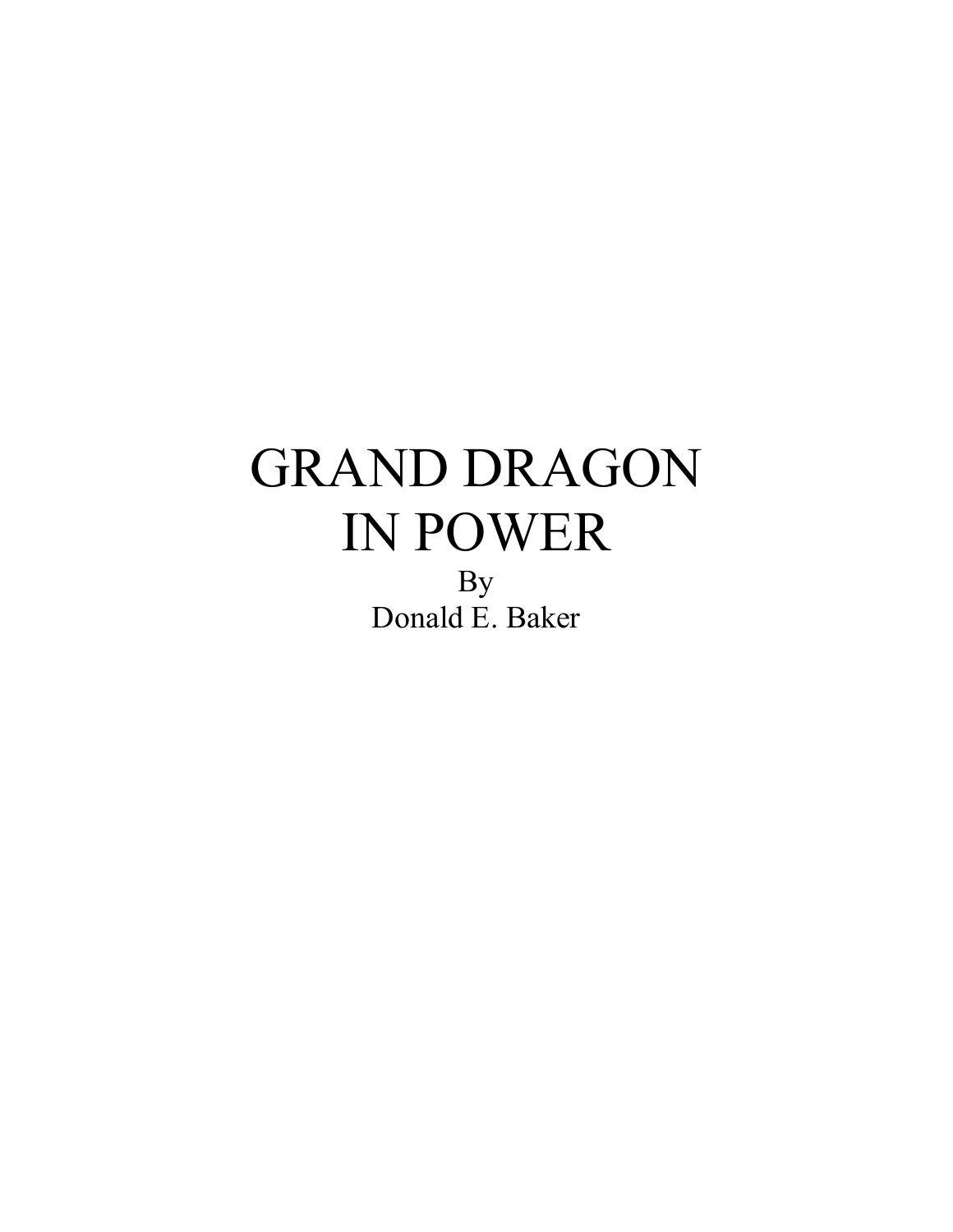Copyright © 2022 by Donald E. Baker

CAUTION: Professionals and Amateurs are hereby warned that performance of **GRAND DRAGON IN POWER** is subject to payment of a royalty. It is fully protected under the copyright laws of The United States of America, and of all countries covered by the International Copyright Union (including the Dominion of Canada and the rest of the British Commonwealth) and of all countries covered by the Pan-American Copyright Convention, the Universal Copyright Convention, the Berne Convention, and of all countries with which the United States has reciprocal copyright relations. All rights, including without limitation professional/amateur stage rights, motion picture, recitation, lecturing, public reading, radio broadcasting, television, video or sound recording, all other forms of mechanical, electronic and digital reproduction, transmission and distribution, such as CD, DVD, the Internet, private and file-sharing networks, information storage and retrieval systems, photocopying, and the rights of translation into foreign languages are strictly reserved. Particular emphasis is placed upon the matter of readings, permission of which must be obtained from the Author in writing.

The English language stock and amateur stage performance rights in the United States, its territories, possessions and Canada for **GRAND DRAGON IN POWER** are controlled exclusively by Next Stage Press. No professional or nonprofessional performance of the Play may be given without obtaining in advance written permission and paying the requisite fee. Inquiries concerning production rights should be addressed to licensing@nextstagepress.net

#### SPECIAL NOTE

Anyone receiving permission to produce **GRAND DRAGON IN POWER** is required to give credit to the Author as sole and exclusive Author of the Play on the title page of all programs distributed in connection with performances of the Play and in all instances in which the title of the Play appears for purposes of advertising, publicizing or otherwise exploiting the Play and/or a production thereof. The name of the Author must appear on a separate line, in which no other name appears, immediately beneath the title and in size of type equal to 50% of the size of the largest, most prominent letter used for the title of the Play. No person, firm, or entity may receive credit larger or more prominent than that accorded the Author.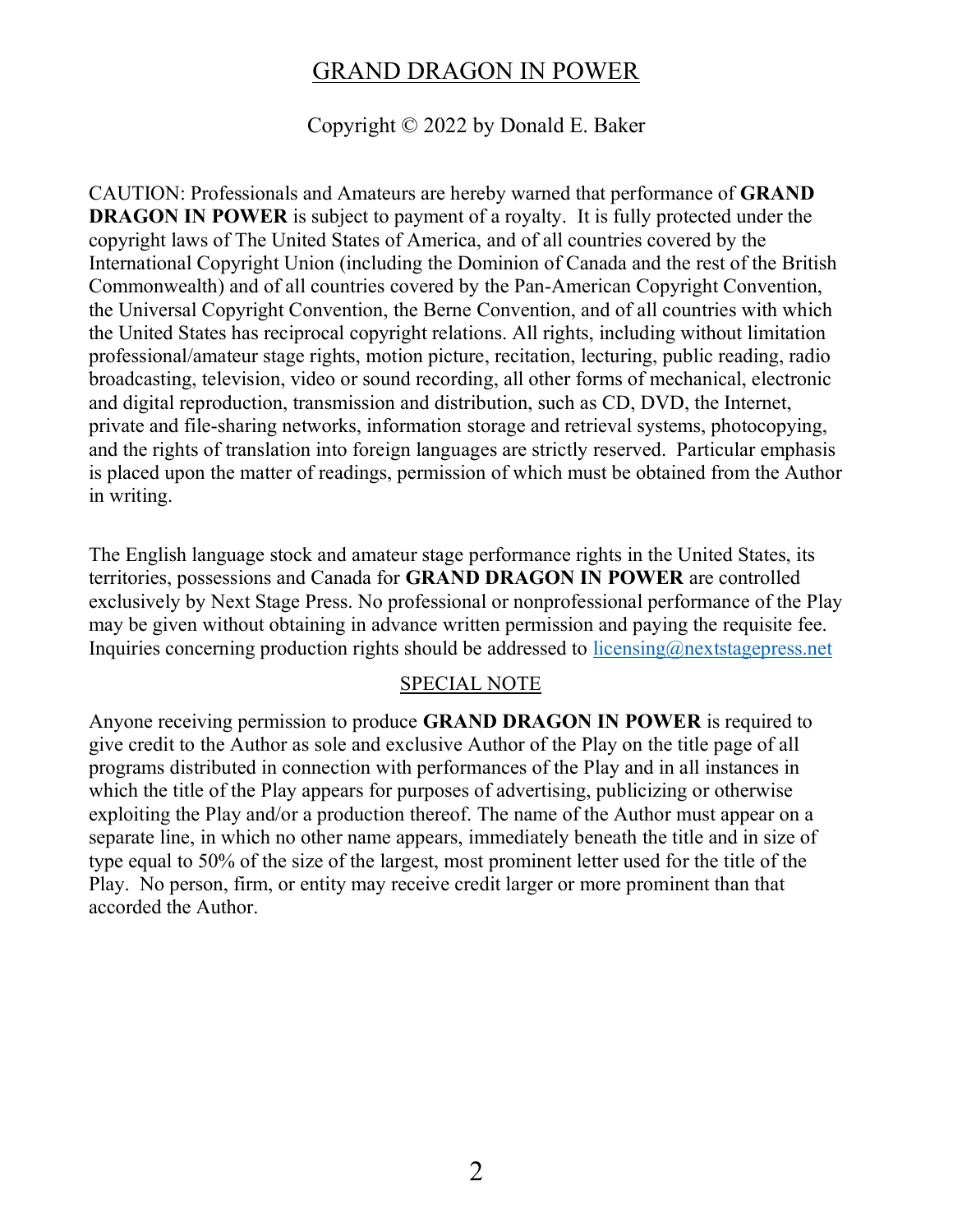*Any gang daring enough and unscrupulous enough and smart enough not to seem illegal can grab hold of the entire government and have all the power and applause and salutes, all the money and palaces and willin' women they want.* -Sinclair Lewis, *It Can't Happen Here* 

#### DEDICATION

*Grand Dragon in Power* is dedicated to my ever-supportive husband, Roy Hardison, and to Greg Hager, who, when I was searching for a subject, said, "Why not Stephenson?"

#### PLAYWRIGHT'S NOTE

*Grand Dragon in Power* is set in the 1920's, but it is the stifling monochrome Midwestern twenties, not the technicolor Jazz Age twenties. Although the play is inspired by actual events and people and is informed by extensive research, it is not a documentary and some liberties have been taken for dramatic effect.

> CONTENT WARNING A rape is enacted in darkness but later described in detail.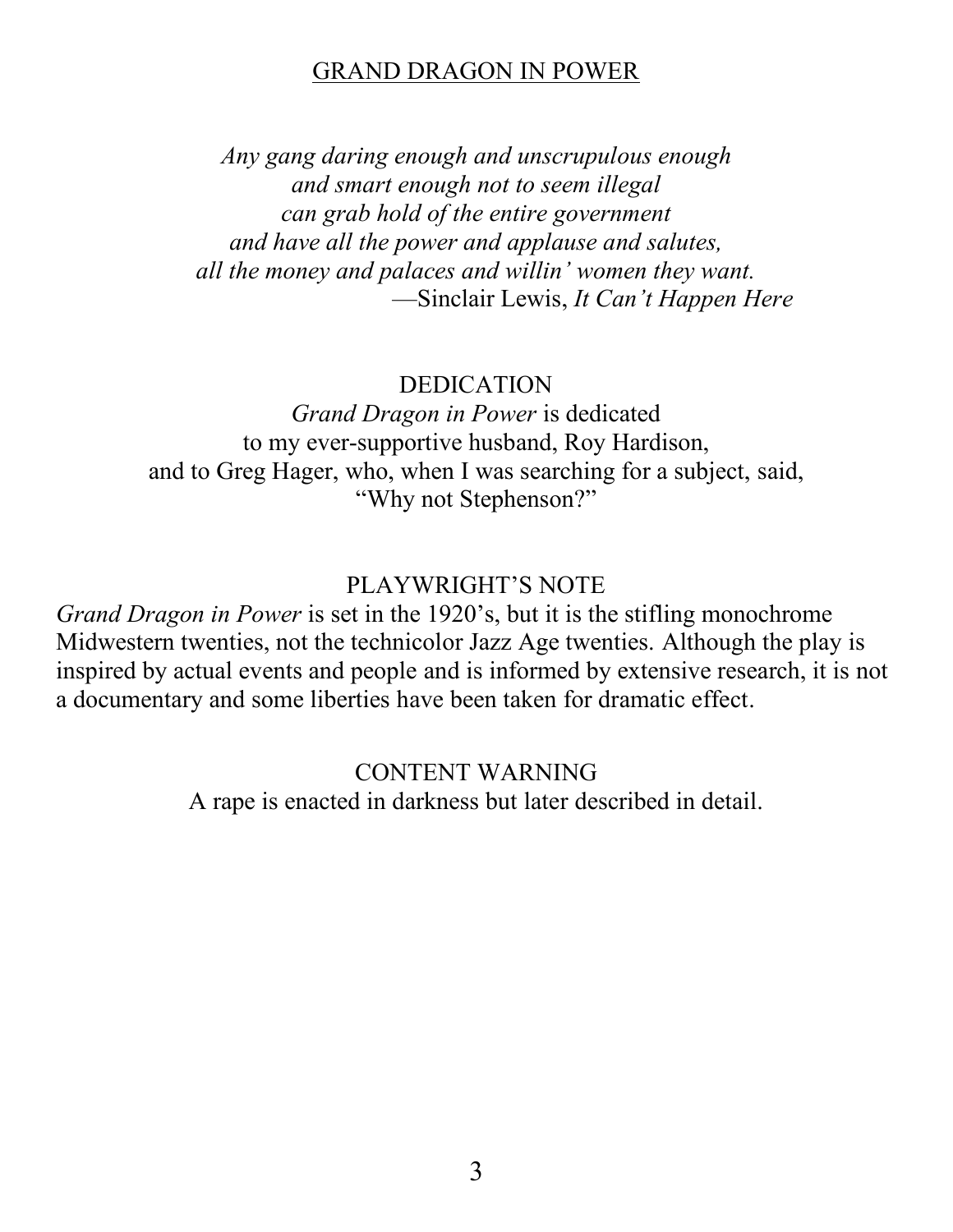Panglossian Productions, Williamsburg, Virginia, produced a directed staged reading of *Grand Dragon in Power* online on November 28, 2020.

| JACKSON, SMITH, INMANJOE ZIARKO      |  |
|--------------------------------------|--|
|                                      |  |
| EUNICE, ARLENE, KLEIN LINDSEY FOSTER |  |

A radio adaptation of *Grand Dragon in Power* was performed before a live audience on March 26, 2018, by Radio Theatre Project, St. Petersburg, Florida.

| NIBLACK, STANLEY HILL, JUROR CHRISTOPHER RUTHERFORD |               |
|-----------------------------------------------------|---------------|
| GENTRY, MR OBERHOLTZER, REMYMARK HANKS              |               |
| JACKSON, SMITH, SHERIFF, INMANBOB HEITMAN           |               |
| BAND LEADER, CONDUCTOR,                             |               |
| KLEIN, JUDGE, GUARD DEAN WICK                       |               |
|                                                     |               |
|                                                     |               |
|                                                     |               |
|                                                     |               |
|                                                     |               |
|                                                     |               |
|                                                     |               |
|                                                     |               |
|                                                     |               |
| INTERPRETING FOR THE DEAF CAROL DOWNING             |               |
|                                                     | OLIVIA MOORE. |
|                                                     |               |
|                                                     |               |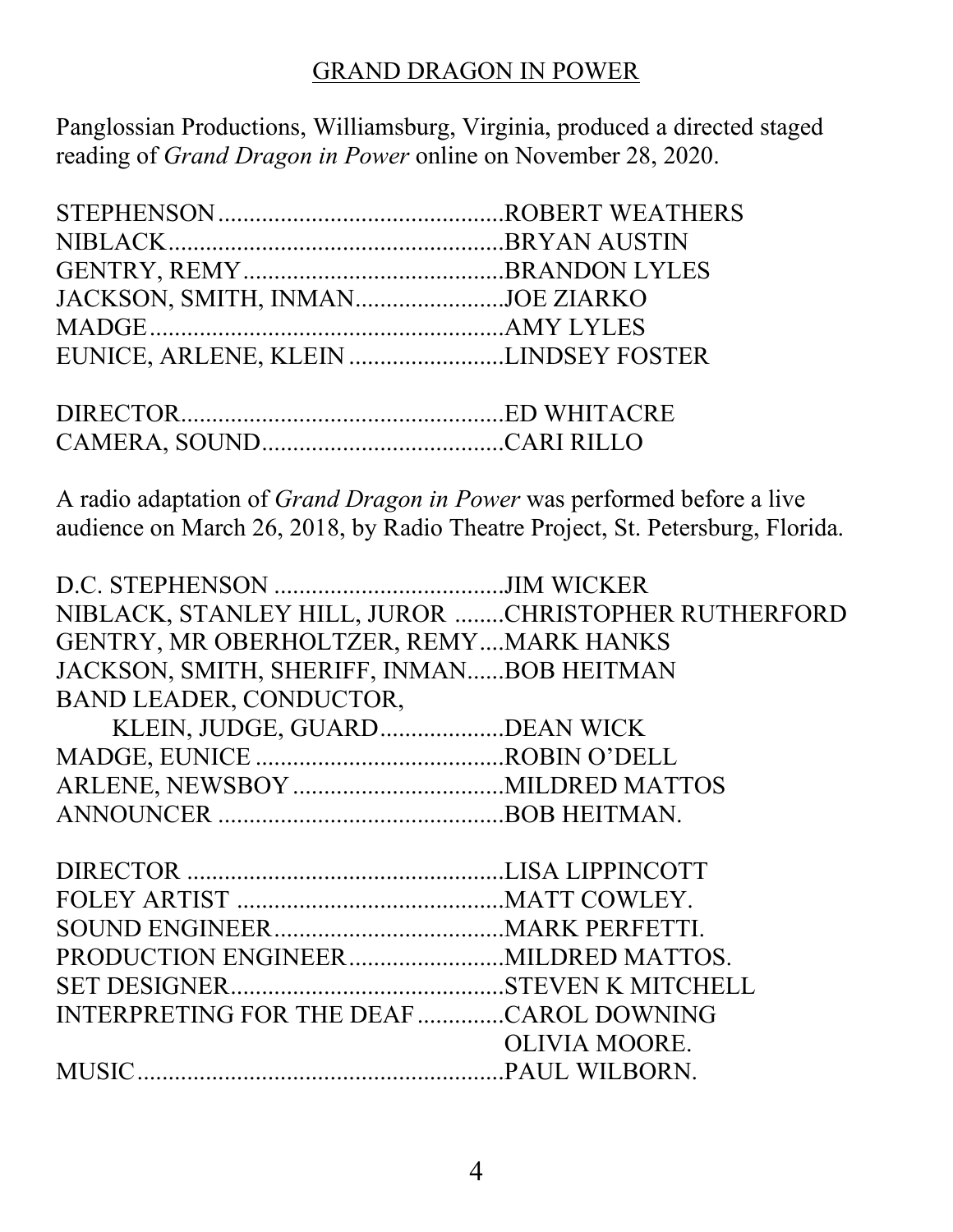#### **CHARACTERS**

(2 adult females, 4 adult males)

D.C. STEPHENSON, age 34, KKK Grand Dragon JOHN NIBLACK, age 23 *Indianapolis Times* reporter MALE ACTOR, age 30-35, doubling: EARL GENTRY, Stephenson bodyguard WILL REMY, prosecuting attorney MALE ACTOR, age 50+, doubling: HIRAM EVANS, KKK Imperial Wizard ED JACKSON, Indiana Secretary of State, later Governor ASA SMITH, lawyer EPH INMAN, defense attorney MADGE OBERHOLTZER, age 28, Stephenson victim FEMALE ACTOR, age 30+, doubling: EUNICE, *Indianapolis Times* office worker ARLENE, Stephenson's secretary (offstage) IDA KLEIN, *Chicago Tribune* reporter

#### RECORDED OR OFFSTAGE VOICES

RALLY CROWD ORCHESTRA LEADER RAILROAD ANNOUNCER NEWSBOY

COURTROOM SPECTATORS **BAILIFF** JUROR PENITENTIARY GUARD

#### TIME AND PLACE

Various locations in Indiana in the  $1920$ 's.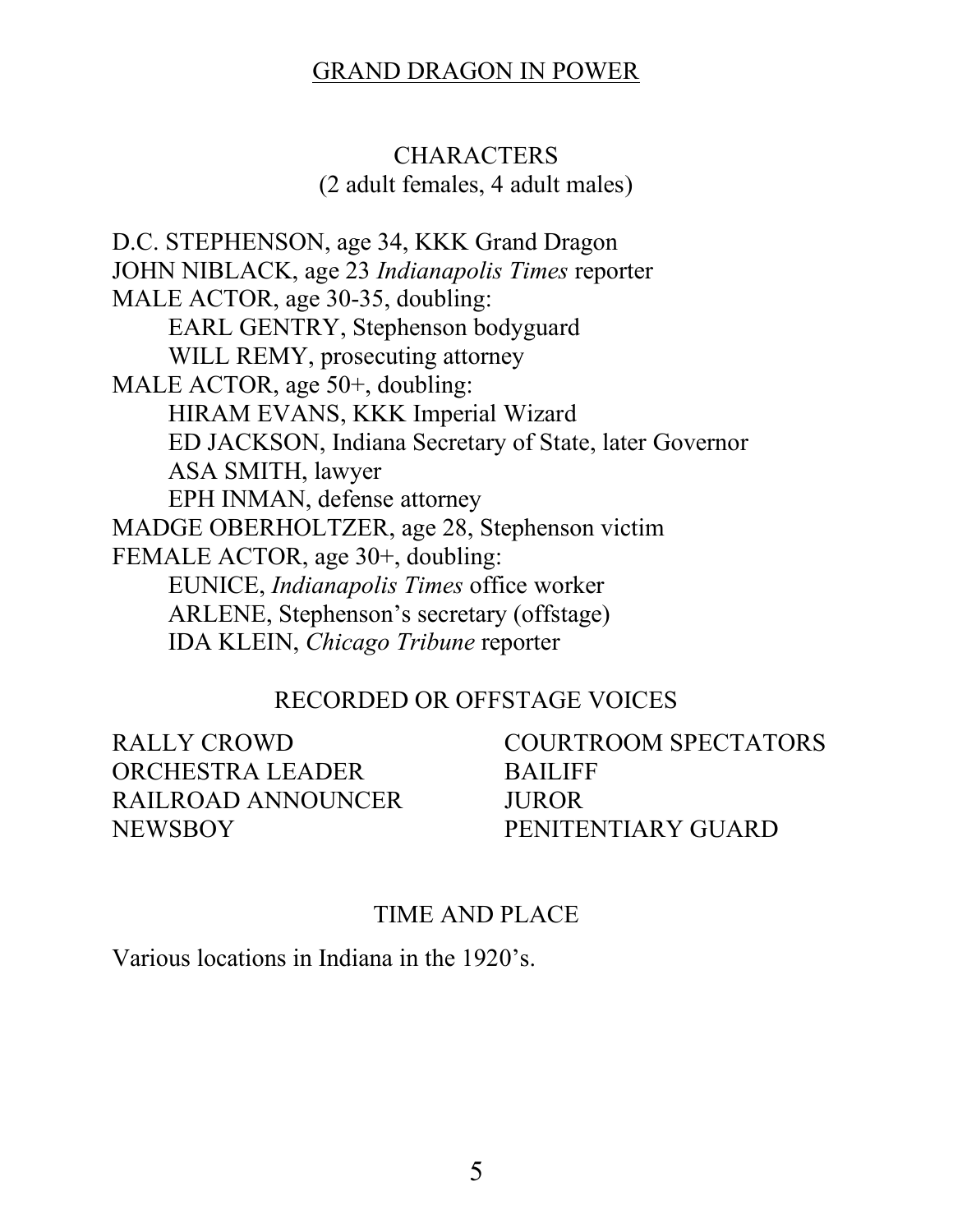# **SETTINGS**

Fully realized sets and heavy furniture are not required for this play. It will flow more easily with light, easily moved pieces doing doubleduty—tables can represent desks, a simple cot can be a bed or a railroadcar berth, etc.

Some scenes are implied by lighting alone. Those that require furniture include:

| Hotel meeting room            | 1 table, 2 chairs            |
|-------------------------------|------------------------------|
| Newspaper office              | 1 table, 1 chair             |
| Stephenson's office           | 1 desk/table, 3 chairs       |
| Madge's interlude             | 1 chair                      |
| Ballroom                      | 1 table, 2 chairs            |
| Railroad sleeping compartment | 1 bed, 1 chair               |
| Hotel room                    | 1 bed, 1 chair, 1 side table |
| Madge's bedroom               | 1 bed, 1 chair               |
| Courthouse press room         | 1 table, 2 chairs            |
| Courtroom                     | 2 tables, 3 chairs           |
| Prison cell                   | 2 chairs                     |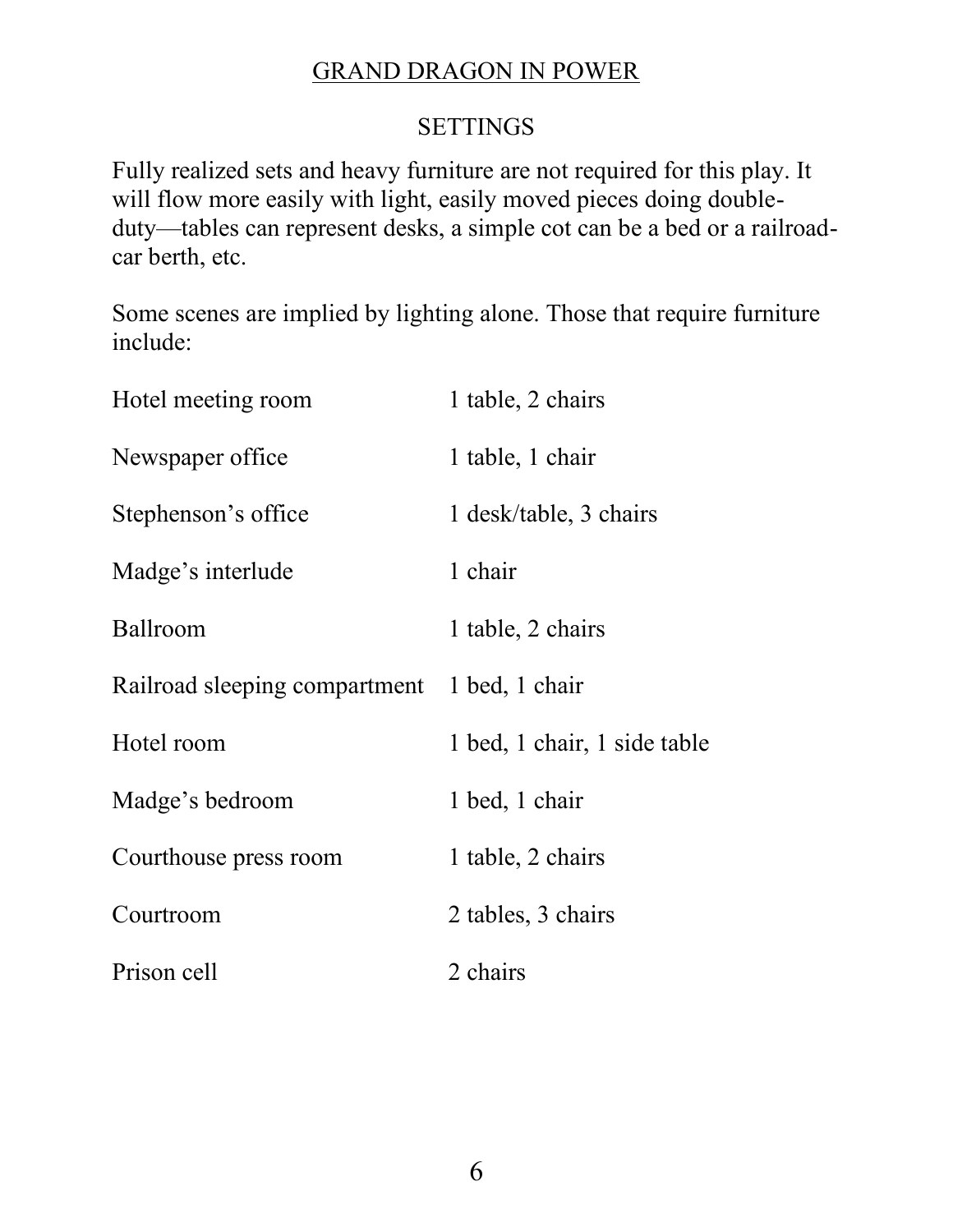#### **PROLOGUE**

*Indeterminate space, Indiana, 1923. Time and place are established by a Vintage recording of "Back Home Again in Indiana." Lights come up on an isolated part of the stage to reveal NIBLACK standing with his notepad. He is a young reporter who can barely afford a decent suit.*

**NIBLACK.** John Niblack, *Indianapolis Times.* My fellow Hoosiers like to think God is especially good to Indiana. The white, Protestant ones anyhow. They believe they live in an earthly Garden of Eden, where the dreamy Wabash wanders on through paradise. But although they read their Bibles diligently, sometimes they miss the fact that Eden was only a paradise until a snake showed up. *(Lights fade on Niblack as they come up to reveal STEPHENSON in a space apart. He is dressed in an expensive suit. (The historical Stephenson favored blue serge.)* **STEPHENSON.** You can call me Steve. All my friends do. For a guy like me Indiana's a paradise alright. Those salt-of-the-earth types are scared. Afraid somebody is going to come along and take their nice little Eden away from them. Well where there's fear there's opportunity. If a guy knows how to stoke fear it begets anger. And if you fire up the anger it begets hate. And if you keep stirring the pot before you know it you've got plenty of hate to go around. You've got Protestants hating the Catholics. Natives hating the immigrants. Whites hating the coloreds. And everybody hating the Jews. Where there's hate there's power. And where there's power there's money. And where there's money there're politicians who are willing to be bought. And there're women who are just plain willing. Most of them anyway.

**MADGE** *(off)***.** No! Let me alone. I don't want to! No stop! Steve you're hurting me!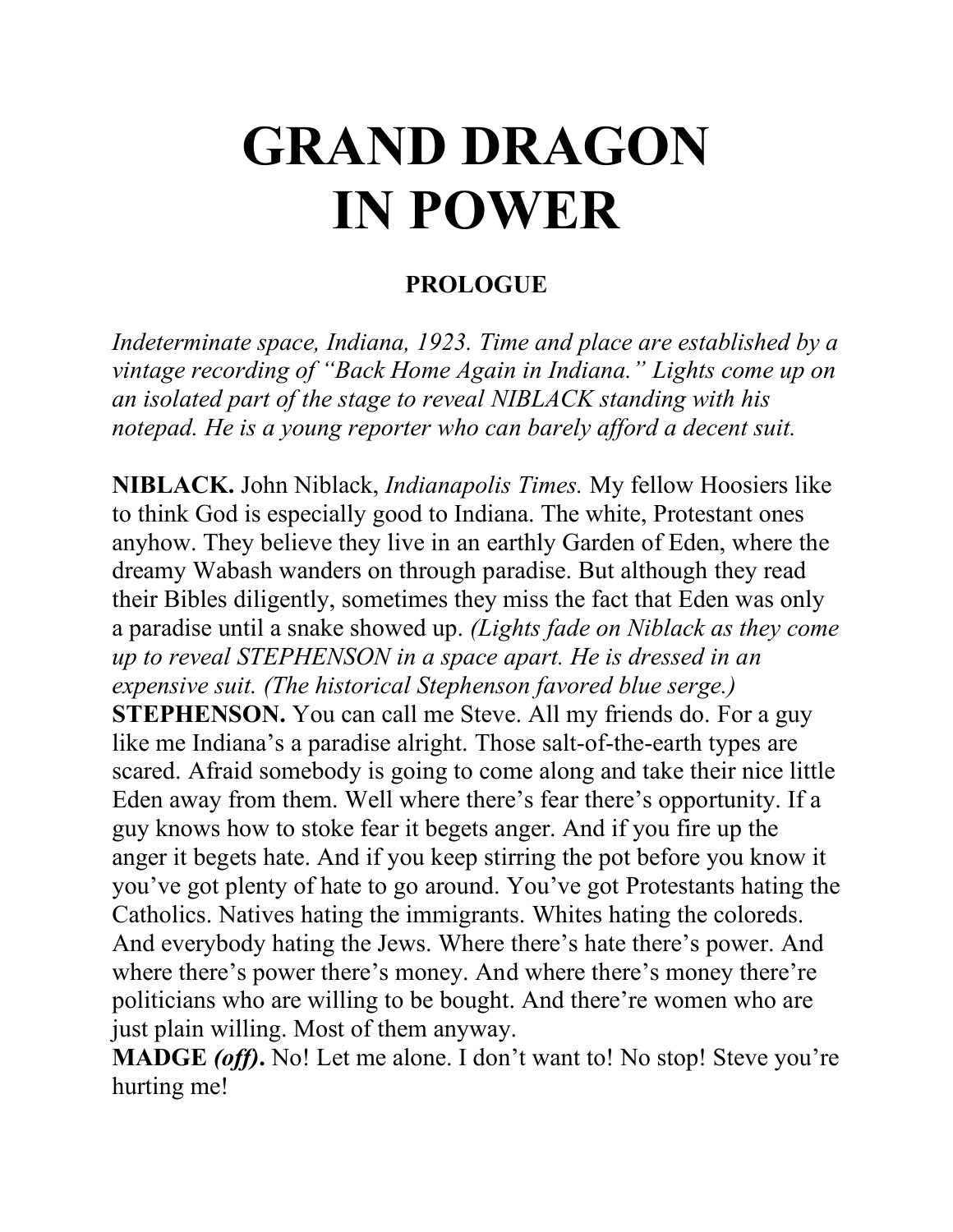**STEPHENSON.** I never killed that girl. Oh I may have played a little rough with her but she took the poison and got the fatal infection all on her own.

*(Sound of staff hitting the floor. Voice of a court BAILIFF is heard.)* **BAILIFF** *(off)***.** All rise! Oh yes! Oh yes! The Circuit Court for the County of Hamilton is now open and sitting in the matter of the State of Indiana versus David Curtis Stephenson.

**STEPHENSON.** No Indiana jury would ever convict me of anything. I am the law in Indiana. The juries are packed with my Klansmen. My people. And my people love me.

*(Lights down on Stephenson, who exits as sound comes up on the rumblings of 10,000 or more excited people. At the sound of an approaching airplane the crowd erupts into a roar. Sounds of the crowd and the airplane diminish.)*

# **SCENE 1**

*Implied setting: Mid-day. Melfalfa Park, Kokomo, Indiana, July 4, 1923. Lights come up to reveal Niblack consulting his notepad.*

**NIBLACK.** Dateline: Kokomo Indiana July 4 1923. Byline: John Niblack *Indianapolis Times* political reporter. Independence Day 1923 is as hot and sticky as only an Indiana Fourth of July can be. But despite the heat thousands of proud Ku Klux Klansmen and their families have crowded into a sun-drenched Kokomo park. They swelter under their robes. Behind their masks, sweat pours down their upturned faces as they wait for their beloved Grand Dragon to descend from the heavens. *(Stephenson crosses carrying his King Kleagle Ku Klux Klan robe. He is followed by his bodyguard Earl GENTRY who is already in his white Klan robe but not masked.)*

**NIBLACK.** Mr. Stephenson! John Niblack *Indianapolis Times*. How about a word for the press before you go on?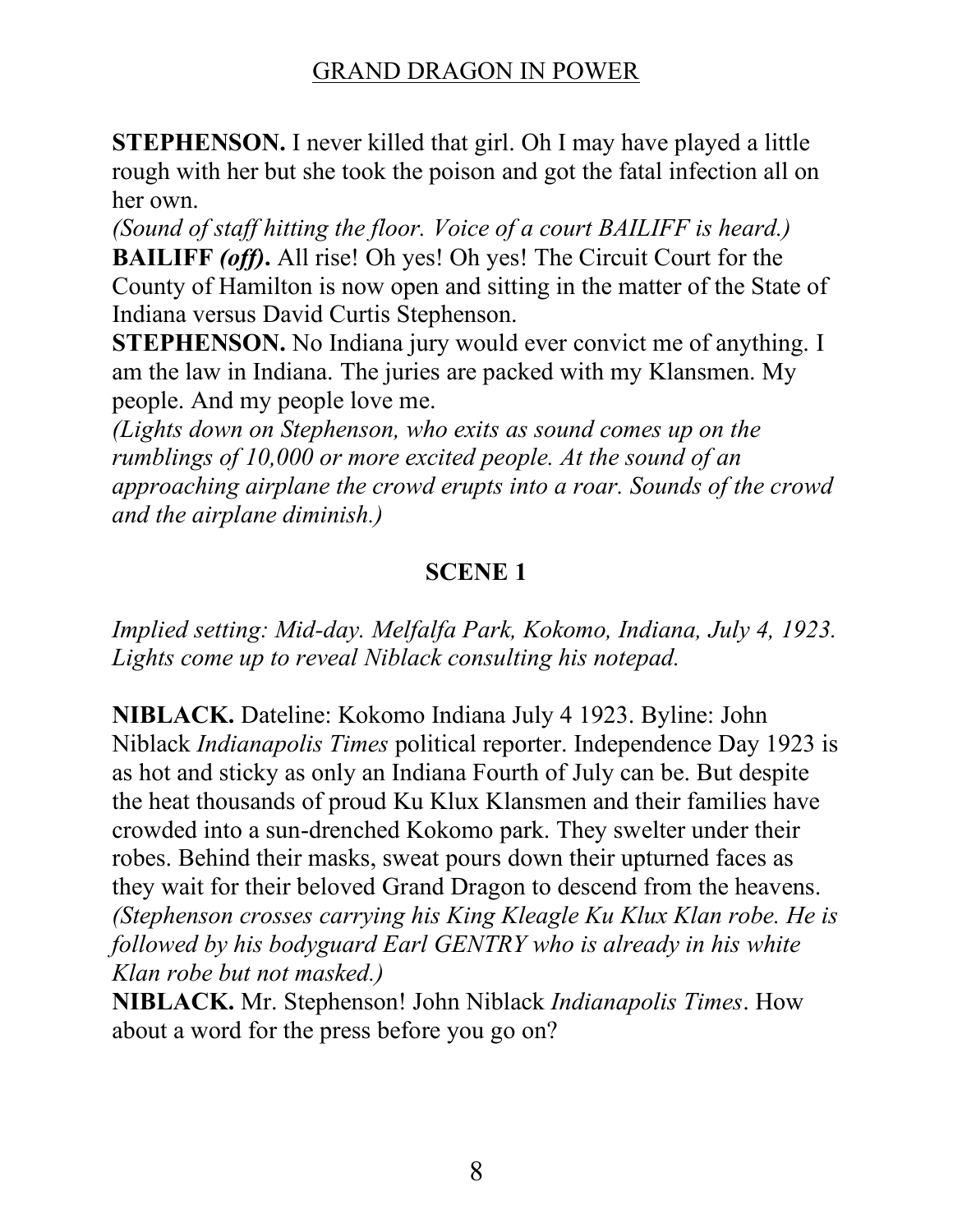**GENTRY.** The Old Man hasn't got time for reporters right now kid. Especially reporters from the *Times*. He's late to his own investiture. The Imperial Wizard is here for God's sake.

**STEPHENSON.** It's all right Earl. What do you want to ask—Niblack did you say? What sort of name is that?

**NIBLACK.** Scotch-Irish.

**STEPHENSON.** Celtic then. Protestant?

**NIBLACK.** Presbyterian.

**STEPHENSON.** Almost as good as Anglo-Saxon.

**GENTRY.** Don't forget—you and the rest of the press corps signed agreements not to use our new Grand Dragon's real name.

**NIBLACK.** I remember. *(Barely containing his contempt.)* Mr. Dragon then.

**GENTRY.** Watch your mouth, smart aleck.

**NIBLACK.** Some Republican politicians worry the Klan may alienate the Negro vote.

**STEPHENSON.** I tell my good friends in the Party of Lincoln they need have no worries on that score. The Klan in Indiana will do nothing to disturb good submissive Negro voters. We let our brethren in the solid Democrat South deal with the "Negro problem."

**NIBLACK.** You don't believe we in the North have a "Negro" problem"?

**STEPHENSON.** Most Hoosiers in the crossroads hamlets have never seen a Negro outside of a minstrel show. And in the bigger cities like Marion when the darkies get uppity they know how to put them in their place.

**GENTRY.** Swingin' from a tree limb on the courthouse square.

**STEPHENSON.** The necessity for such demonstrations is unfortunate but nothing to do with us. Those last comments are of course off the record. Now I do have to get cleaned up and robed. My adoring subjects would await my appearance till kingdom come but the Imperial Wizard is not so patient. Just listen to my speech young Niblack. It'll tell you everything you need to know about the Klan's program and concerns. After the ceremonies the dignitaries will retire to our headquarters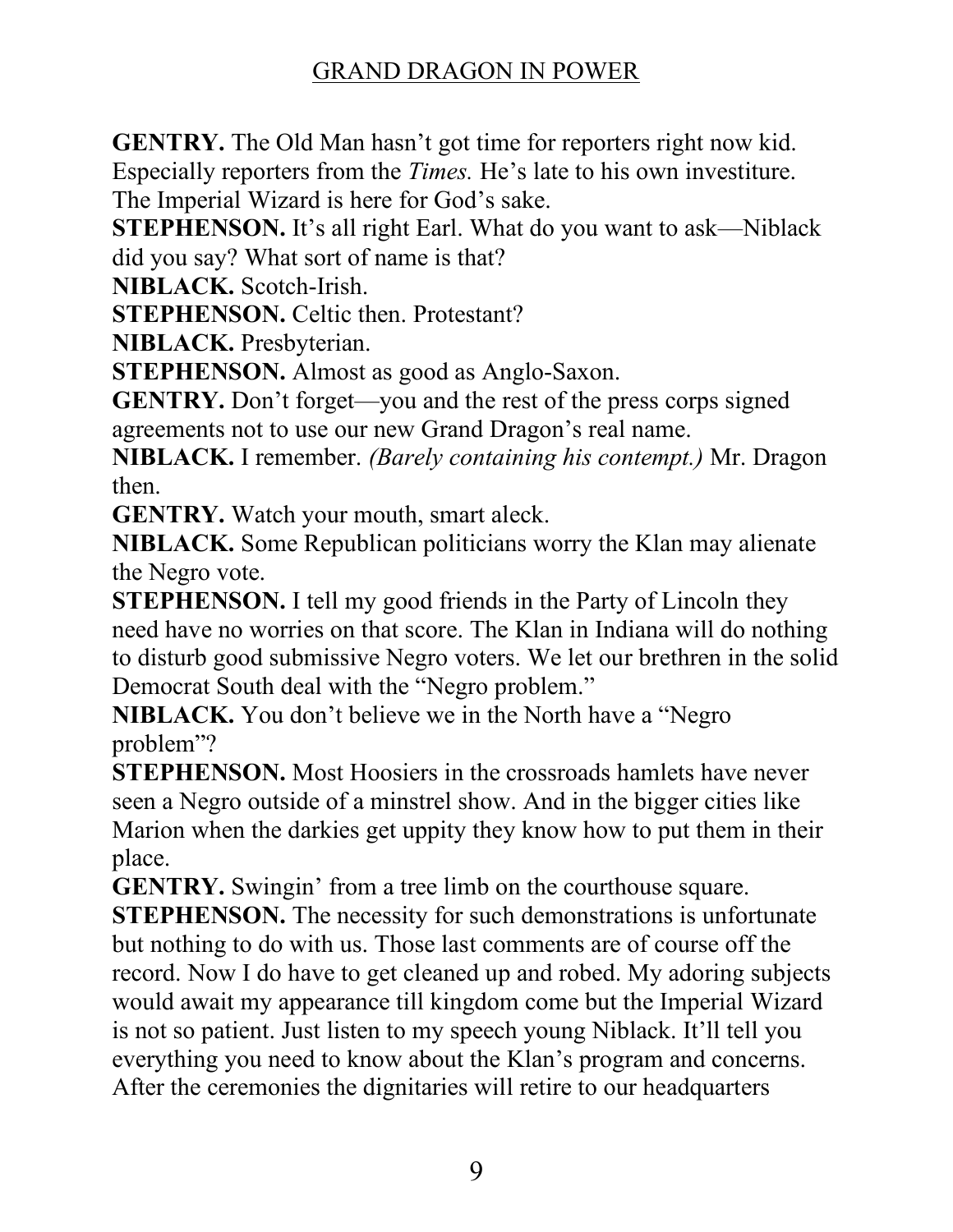downtown where we will be available if you have more questions. Mr. Gentry, why don't you keep our young friend here company until we're ready to begin the ceremony. *(Exits.)*

**GENTRY.** *(Producing a flask.)* You wanna swig? I used to be a bootlegger and this is good hooch if I do say so.

**NIBLACK.** No thanks. Prohibition is still the law of the land I believe. **GENTRY.** Gee. I better get rid of this demon rum then. *(He takes a drink and replaces the flask.)* You got a death wish kid? **NIBLACK.** Death wish?

**GENTRY.** That "Mr. Dragon" business. A word to the wise: ever'body 'round Stephenson has a gun and we're willin' to use 'em when some palooka doesn't show proper respect.

**NIBLACK.** Everybody?

**GENTRY.** *(Patting his robe where a shoulder-holster might be.)*  Ever'body.

**NIBLACK.** It just all seems so silly. The robes, the masks, the secrecy. We all know who Stephenson is but everybody has to pretend they don't. They call him "Brother Steve" or else "the Old Man" even though he's just in his thirties. He's a coal broker. Coal! He preaches white supremacy but makes his living selling the blackest stuff on earth. **GENTRY.** Weren't coal got him the big house in Indianapolis. Or the fleet of fast cars. Or the yacht on Lake Erie. Nope. It was a little piece of ever' membership fee and ever' item of regalia bought by all those white

supremacists out there.

**NIBLACK.** And what's with the weird names—klegals, kligrapps, and kludds who meet in klonvocation in klaverns. All those "k" sounds. **GENTRY.** Why you think this little shindig's being held in Kokomo? Anyhow, what's the differ'nce between the Klan and the Masons or the Odd Fellas? They all got secret rituals and passwords and special titles and outfits.

**NIBLACK.** The big difference I can see is the regalia of those other fraternal orders don't include boxes of matches and cans of kerosene. The Klan venerates the cross but they burn it. I just don't get it.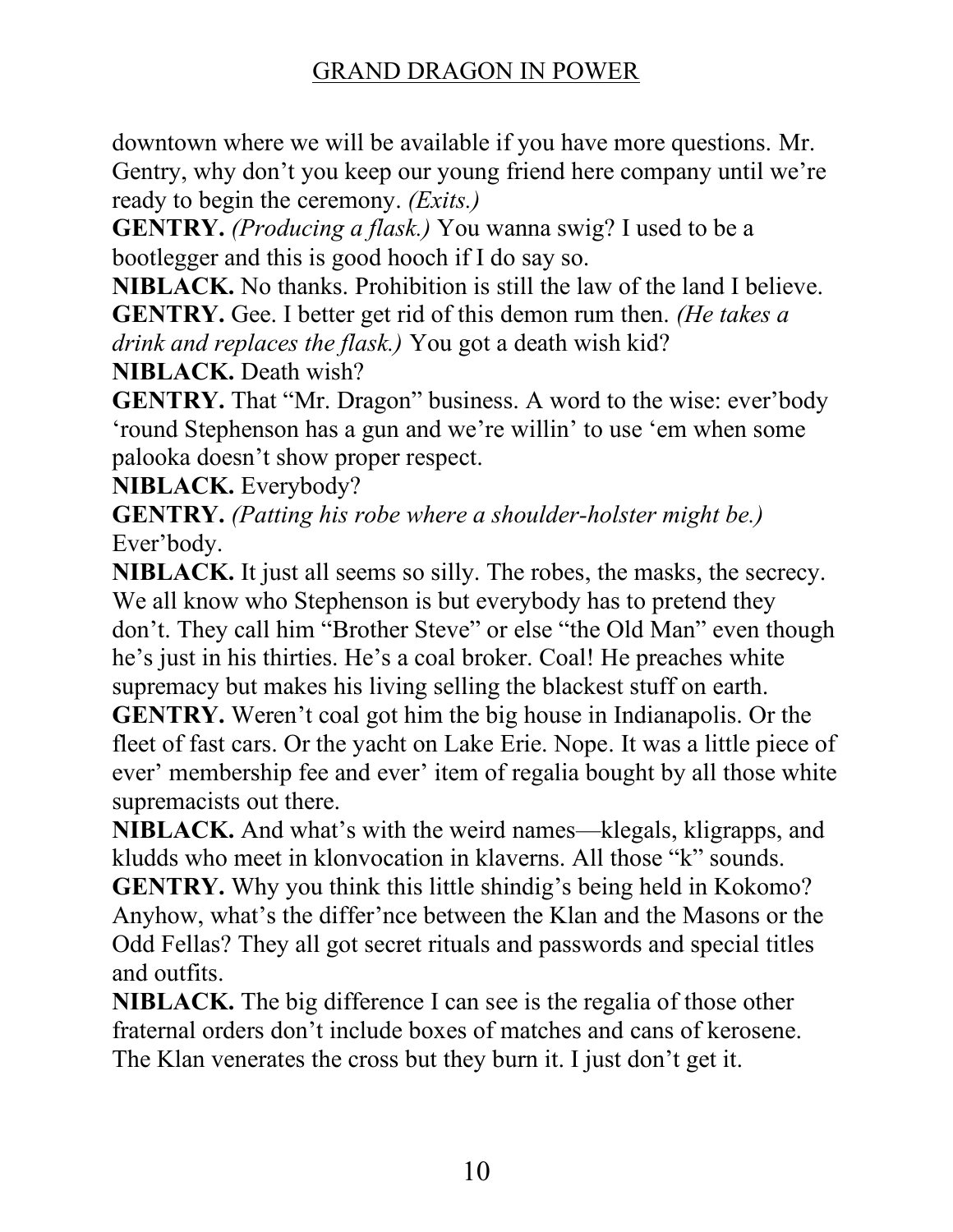**GENTRY.** The way Steve explains it the cross of fire symbolizes Christ as the light of the world. And purification by fire. And the beacon of truth. A holy trinity of meaning he says.

**NIBLACK.** I'll give him this. He's a master of stagecraft flying in low over the crowd like that.

**GENTRY.** Yeah he knows how to get the rubes fired up. Stephenson says prophets can't descend from the heavens in a fiery chariot no more. But in this here modern era a bright shiny airplane works just as well.

**NIBLACK.** So he considers himself some kind of prophet.

**GENTRY.** Kid, near as I can tell he considers hisself the whole Old Testament—Moses, Elijah, King David and Solomon the Wise all rolled into one.

**NIBLACK.** Solomon the king of all he surveyed? The man with seven hundred wives and three hundred concubines?

**GENTRY.** Well Steve only had two wives so far—that I heard him admit to—but he's startin' to catch up on the concubines.

NIBLACK. I've read up as much as I can find on him—and that's darned little—I never came across anything about two wives.

**GENTRY.** He don't talk about his past much, leastwise when he's sober. And surely not with reporters. I best get myself up on the platform. Ceremony's about to start. Just watch your step o.k.? Oh and our little conversation, it's off the record too a'course.

**NIBLACK.** There is such a thing as freedom of the press you know. **GENTRY.** You got any idea how many subscribers to your *Indianapolis Times* are Klan members?

**NIBLACK.** No.

**GENTRY.** No you don't. And your editor don't. And your publisher don't. But Stephenson—he knows. You can take that to the bank kid. He knows. *(As Gentry exits, Niblack tears the sheet out of his notebook, crumples it, and throws it to the ground.)*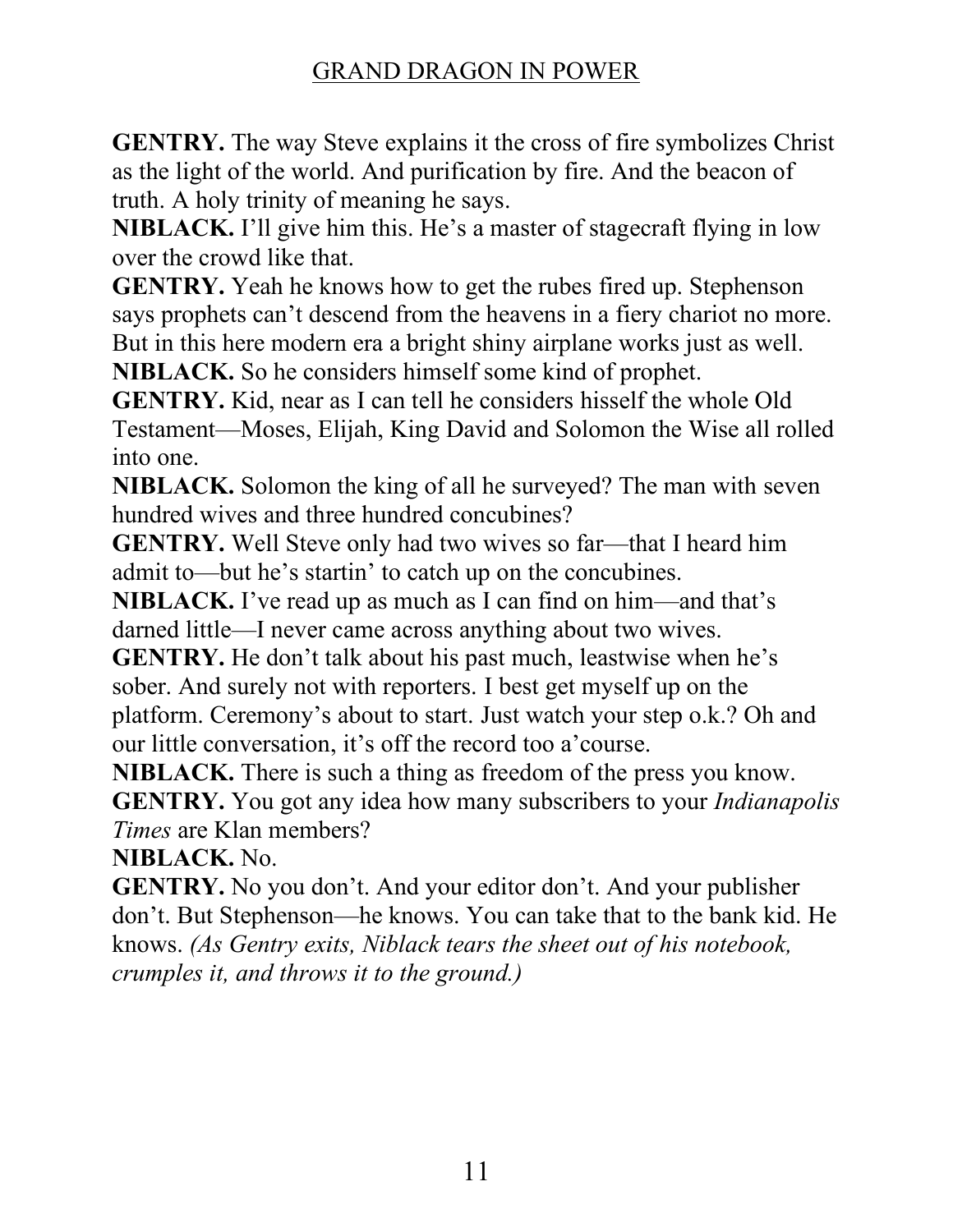#### **SCENE 2**

*Outdoors a few minutes later. An implied speakers' platform facing the Klan multitude, that is, the theater audience. Sound of a brass band playing "America (My Country 'Tis of Thee)." Stephenson stands in his white King Klegal robe, his face covered by a mask. Gentry in his white mask and robe stands a step or so behind him, holding a gold Grand Dragon robe over his arm. Hiram EVANS in his purple Imperial Wizard robe and mask is also present. Niblack stands at a downstage corner taking notes.*

**STEPHENSON.** Citizens of the Invisible Empire! Klansmen all! Because I love and trust every one of you I dare to stand before you unmasked. *(Dramatically removes his mask as the CROWD cheers.)* I fear I must apologize to you and to His Excellency. It grieves me to be late. But the President of the United States detained me seeking my counsel upon vital matters of state. So without further delay, let us give our most heartfelt ovation to our illustrious national leader, Brother Hiram, the Imperial Wizard of our Invisible Empire!

*(Crowd goes crazy as Evans acknowledges the crowd. He attempts to silence the ovation, but Stephenson keeps encouraging the crowd until he finally motions for silence. It is an unsubtle demonstration of who is really in charge. Evans is not pleased to suddenly recognize a potential rival, but he has no choice but to carry on as if he and Stephenson are the best of friends. Stephenson finally stands aside.)*

**EVANS.** Brothers! Thank you for that generous welcome. Like our Brother Steve, I choose to stand before you unmasked. *(Removes his mask as Crowd cheers.)* Fellow Klansmen! I bring you greetings from the Imperial Kloncilium and all the Dark Denizens of the Imperial Palace in Atlanta. We congratulate you on this splendid demonstration of the vigor of our cause here in the Midwest. This magnificent rally is the largest aggregation of Klansmen every assembled! It is a testament to the abilities and talents of our chief recruiter, our King Klegal, your own Brother Steve. *(Crowd cheers. Evans holds up a scroll.)* Those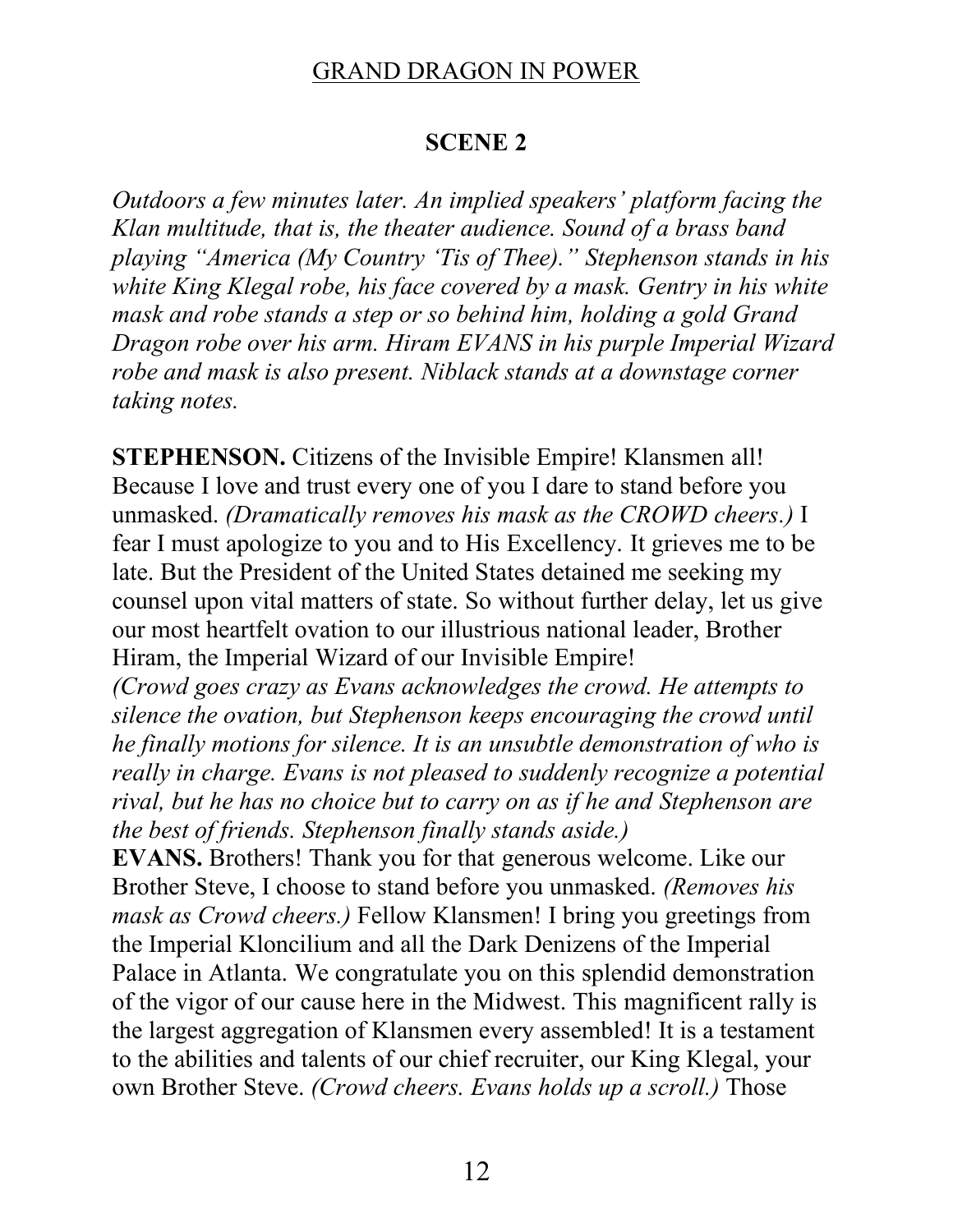manifest talents have brought me here bearing this official document addressed to the Hydras, Titans, Furies, Giants, Kleagles, Cyclopes, Terrors, and All Citizens of our Invisible Empire. Signed by all our national officers, and duly attested, it officially confers on our, uh, *(almost choking on the word) beloved* Brother Steve the exalted office of Grand Dragon of *our* Realm of Indiana. By Virtue of God's Unchanging Grace. So be it! *(Crowd cheers as Evans hands the document to Stephenson, who passes it on to Gentry.)* We will now invest our Grand Dragon with the golden robes of the high station to which *we* have appointed him.

*(Evans and Gentry help Stephenson change robes. Gentry takes charge of the white robe as he and Evans step aside and reveal Stephenson in all his golden glory. The Crowd goes wild, and Stephenson basks in the adoration before finally gesturing for calm. The following speech might be punctuated with enthusiastic crowd responses in addition to the indicted negative responses.)*

**STEPHENSON.** My worthy subjects! As I look out over this glorious sea of white extending as far as the eye can see I can only pray God will give me the strength and the wisdom to lead onward this mighty army of Christian soldiers. To Him I say "Thy Will Be Done"! It fills me with joy so many of you brought your wives and children to witness this historic gathering. Never forget the vital role our women play in our movement. They are the vessels through which we insure the purity of the white race. That is why God has laid a heavy obligation on white Christian men like us. We must defend our weak and trusting women from smooth-talking deceivers who would lure them into unclean passions. You the multitudes that fill this space, you are the Invisible Empire today made visible. Our enemies will tremble when they consider how many millions more of you are yet hidden from their sight. Speaking of our enemies. *(Possibly glances at Niblack.)* I was talking earlier today with a representative of that poor excuse for journalism the *(drawing it out contemptuously) In-di-an-ap-o-lis Times*. *(Crowd boos.)*  To help their pitiful circulation numbers that miserable rag has embarked on a crusade against us. You will not read accurate unbiased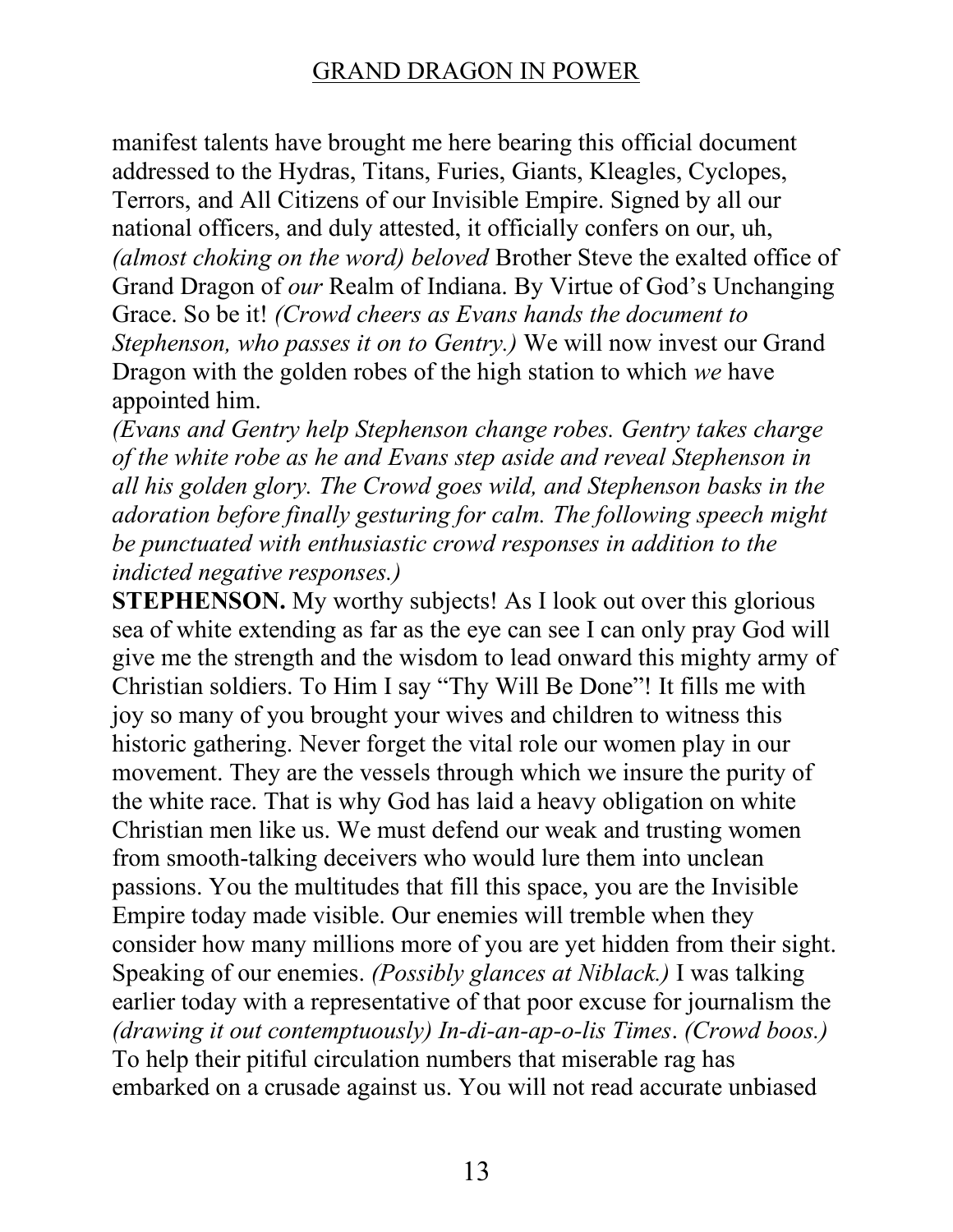stories about us in the *Times* or in newspapers like it. That is why we have begun publishing our own newspaper. We call it "*The Fiery Cross,*" named after the glorious symbol of our movement. There my friends is where you will find the truth. There and there alone. Our enemies call us "Bigots in Bedsheets." *(Crowd boos.)* Look around you my friends. Do you see bigots? *(Crowd: No!)* Nor do I. I do not see bigots! I see patriots! I see men willing to do whatever they must to preserve the precious liberties handed down to us by our white Protestant forefathers—liberties which we are duty-bound to pass on to the generations yet to come. Today those liberties are threatened by traitors in our midst. Our Roman Catholic neighbors are plotting to take over this great Protestant nation. They're stockpiling weapons in their church basements. They're turning their steeples and belfries into watch towers and sniper's nests. They intend to force every one of us to bow down to their foreign Pope! *(Hisses. Nos! Nevers! from the Crowd.)* Day after day thousands of Catholic immigrants come pouring in from Ireland, from Poland, from Italy, from places nobody's ever heard of. They're overwhelming us with their alien lawlessness and immorality. On Indiana's very doorstep they've taken over Chicago and made it a cesspool of sin! Corruption! Violence! Italian bootleggers—Catholics every one of them from the Pope's own country!—they're flooding our state with liquor. They're defying the prohibitions enshrined in our sacred Constitution! They're poisoning our youth! And what do our politicians do to stop it? Nothing!! It is clear my brothers and sisters! Only the Ku Klux Klan can save us from the evils that beset us on every side. Only the Ku Klux Klan can prevent our country from being stolen away from its rightful inheritors. Fellow Klansmen our fate is in our own hands. With the help of Almighty God those hands will soon clasp in victory from sea to shining sea. Our burning crosses will illuminate every crossroad in the land. Guided by those pillars of fire we will bring our people in triumph through the Valley of the Shadow. March with me brothers and sisters. March with me and I will lead you into the great and glorious future ordained for us by God Himself! A future that is white! A future that is Protestant! A future that is one hundred per cent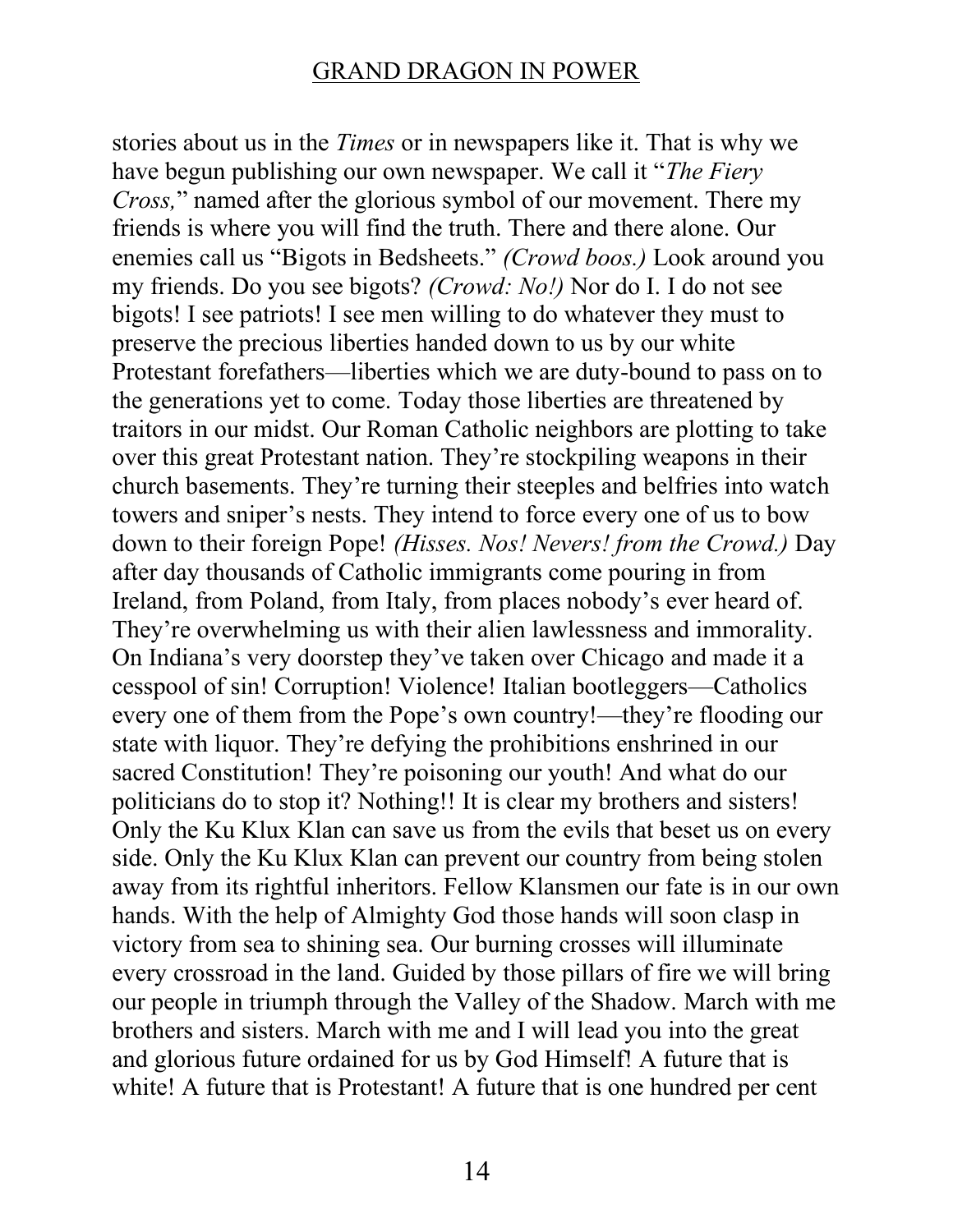American! *(Crowd roars. Band strikes up "Onward Christian Soldiers.*")

#### **SCENE 3**

*A* hotel meeting room shortly after Stephenson's speech. Stephenson and *Evans sit at a table. Gentry stands behind them.* 

**EVANS.** Good show, Stephenson. But we need to talk. I was approached last evening by two of our fellow Klansmen with information about you, information that was so disturbing if I'd known about it earlier you would never have been appointed Grand Dragon. **STEPHENSON.** There are a lot of jealous guys who don't like looking up the ladder of success and seeing my ass. Don't believe everything you hear.

**EVANS.** They said your wife filed for divorce. On grounds of cruelty. **STEPHENSON.** Those records were supposed to stay confidential. **EVANS.** Be that as it may they had a copy of her complaint. She says you're a violent drunk. She went into detail about what you did to her. Shocking, sickening detail. Those men also told me about wild parties at your mansion. They went so far as to use the word "orgy."

**STEPHENSON.** Lies. All lies. Somebody's obviously out to get me. **EVANS.** The Klan movement is all about sober morality and the sanctity of marriage. Your behavior has to be above reproach. In private as well as in public. I've got my eye on you, Stephenson. Never forget that. I've got my eye on you.

**STEPHENSON.** Save me your pious little sermons, Hiram. What the Klan is all about these days is Stephenson. Before I came along you were presiding over a miserable bunch of Southern Negro lynchers. If the Klan is suddenly spreading like a rising tide it's because ambitious guys in other states are seeing how I've achieved my success in Indiana. They aren't looking to Atlanta for leadership. They certainly aren't looking to you. They're looking to Indianapolis. They're looking to Stephenson. You may not like me or my methods but you sure like the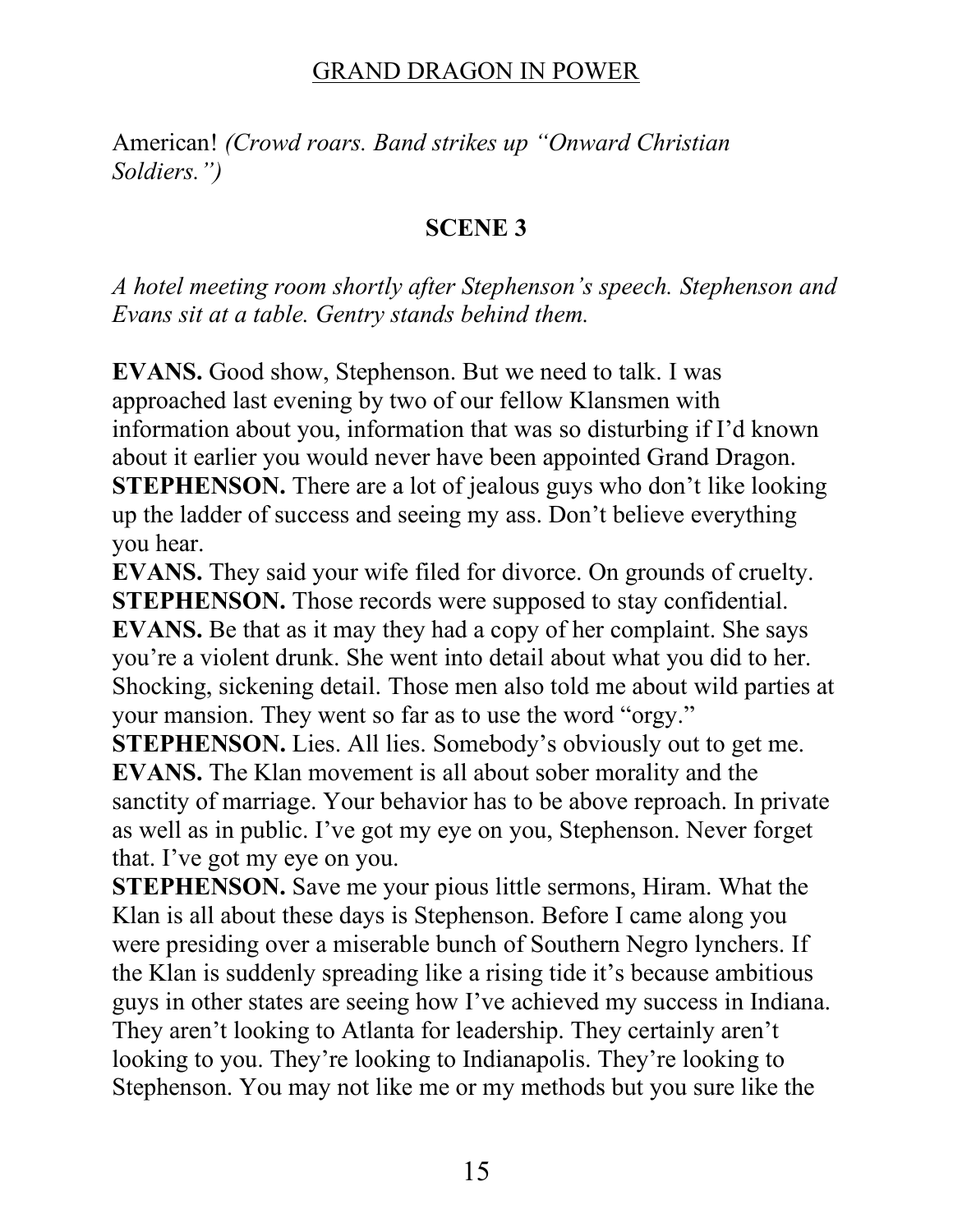money flowing into the Imperial coffers. So suck it up Brother Hiram, and stay out of my way.

**NIBLACK.** *(Enters with his notebook.)* Excuse me, gentlemen. Are you ready for me now?

**STEPHENSON.** Sure, Niblack. Come on in.

**EVANS.** This the reporter you warned me about? The one from the anti-Klan paper?

**STEPHENSON.** It is. I thought we should give him a chance to hear the truth about us for a change. Before you ask your questions, Mr. Niblack, Let me remind you today's program will continue far into the night. First our multitudes will march through the city in a magnificent torchlight parade. Then we'll put on the largest fireworks exhibition ever seen. We'll cap it all off with the lighting of a cross sixty feet tall. Tonight the light of Klan truths will truly overcome the alien darkness. I hope you will cover every event so your readers can see how Klansmen enjoy a patriotic American holiday. All we ask is for the *Times* to publish an accurate account.

**NIBLACK.** Well sir, I'm sure our readers are already aware the Klan does its best work in the dead of night. But you can always count on accurate reporting from the *(imitating Stephenson) In-di-an-ap-o-lis Times*.

**STEPHENSON.** Ah, if only that were so. Now, what would you like to know?

**NIBLACK.** If you'll bear with me, I have several questions. First, do you have a comment on the immense size of today's crowd? Some people are estimating 10,000 people.

**STEPHENSON.** I think the Imperial Wizard will agree the report of only 10,000 is very low. When I was seeing it from the air it looked to me to be at least twice that. And I wouldn't be surprised if the actual number were 50,000 or more. No doubt papers like yours will use the lowest number they can get away with.

**NIBLACK.** This is for the Imperial Wizard. What did the authorities in Atlanta see in the new Grand Dragon that convinced them to elevate him to this exalted position in so short a time?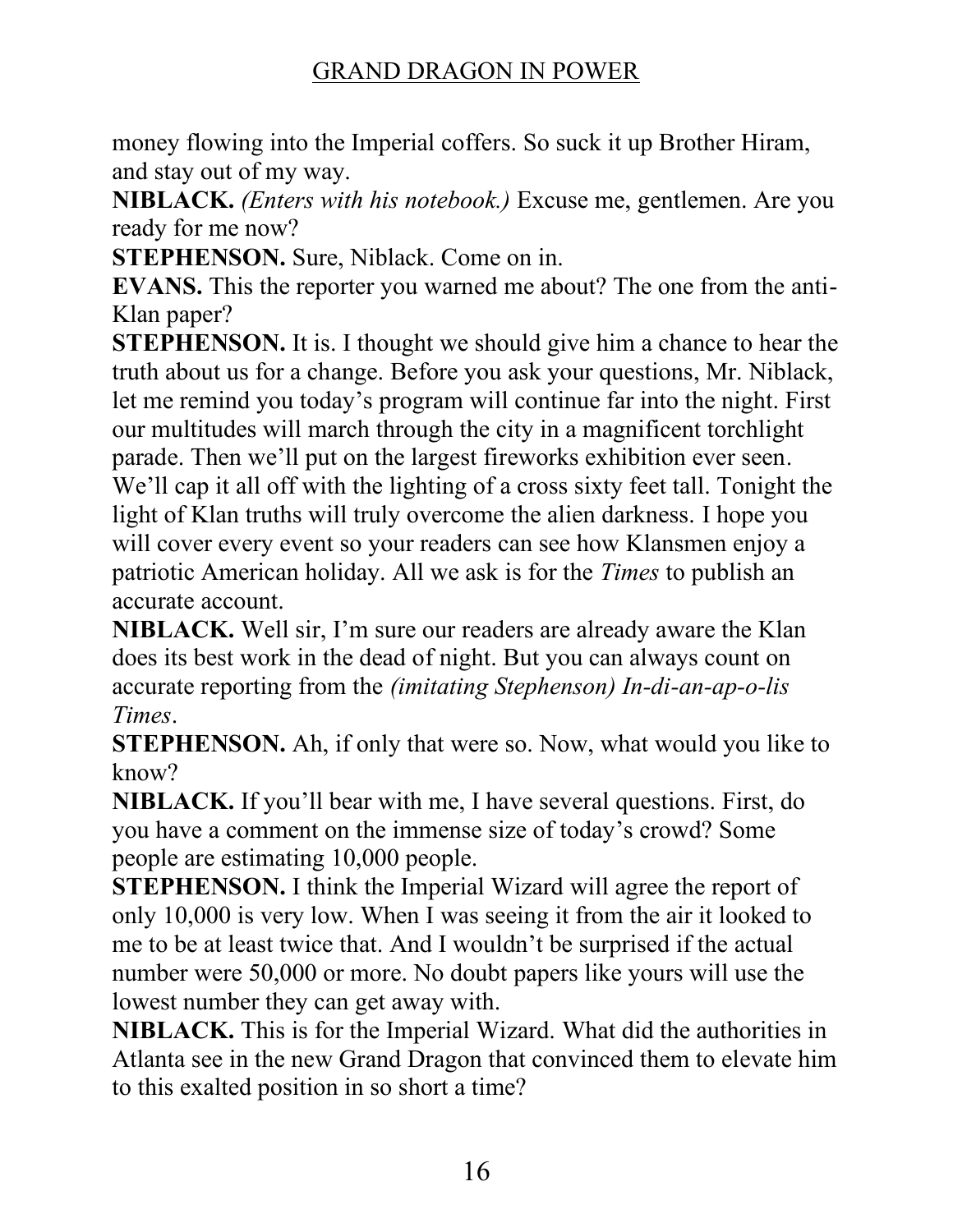**EVANS.** When brother Steve joined us, only two years ago, we had just a few hundred members north of the Ohio River. As King Kleagle he demonstrated remarkable organizational skills and, as you saw earlier today, an impressive ability to communicate our message to the masses-

**STEPHENSON.** *(Barging in.)* As of today we're organized in all ninety-two Hoosier counties. At least 250,000 members and still growing by  $2,000$  every week. When you add in our auxiliaries— Women of the Klan, Junior Klan for boys, Triple-K Club for girls—our numbers get up to nearly half a million.

**EVANS.** *(Not pleased at having been interrupted.)* Yes. So as you can see, the new Grand Dragon's our rising star. *(Insincere grin at Stephenson*.) I just hope he doesn't have his eye on *my* job.

**NIBLACK.** *(Consulting his notes.)* My other questions are for the Grand Dragon. Let me just get them all out there and you can take them in whatever order you like. First: What do you actually plan to do with the Catholics, Negroes and Jews? Kill them? Run them out of the country? Allow them to remain here in some sort of second-class citizenship? Second: What's the ultimate objective of the Klan? Do you aim to take over the national and state governments? Third: It's common knowledge Indiana Secretary of State Ed Jackson plans to run for governor next year. Has he made any deals with the Klan—or with you personally—to gain your support? And finally: Mr. Grand Dragon, how much money do you make out of your Klan activities? Dun and Bradstreet says you're worth at least 900,000 dollars. But I imagine you'll say that figure is low.

**STEPHENSON.** Just stop right there. I see you're a part of a national conspiracy against the Klan. Except for that impertinent question about Secretary of State Jackson—a shameful attempt to malign a dedicated public servant—as I say except for that I've been asked the very same set of questions at least thirty different times.

**NIBLACK.** Well I don't know anything about that. I made up the list myself just yesterday.

**STEPHENSON.** I can also see you're a bigot.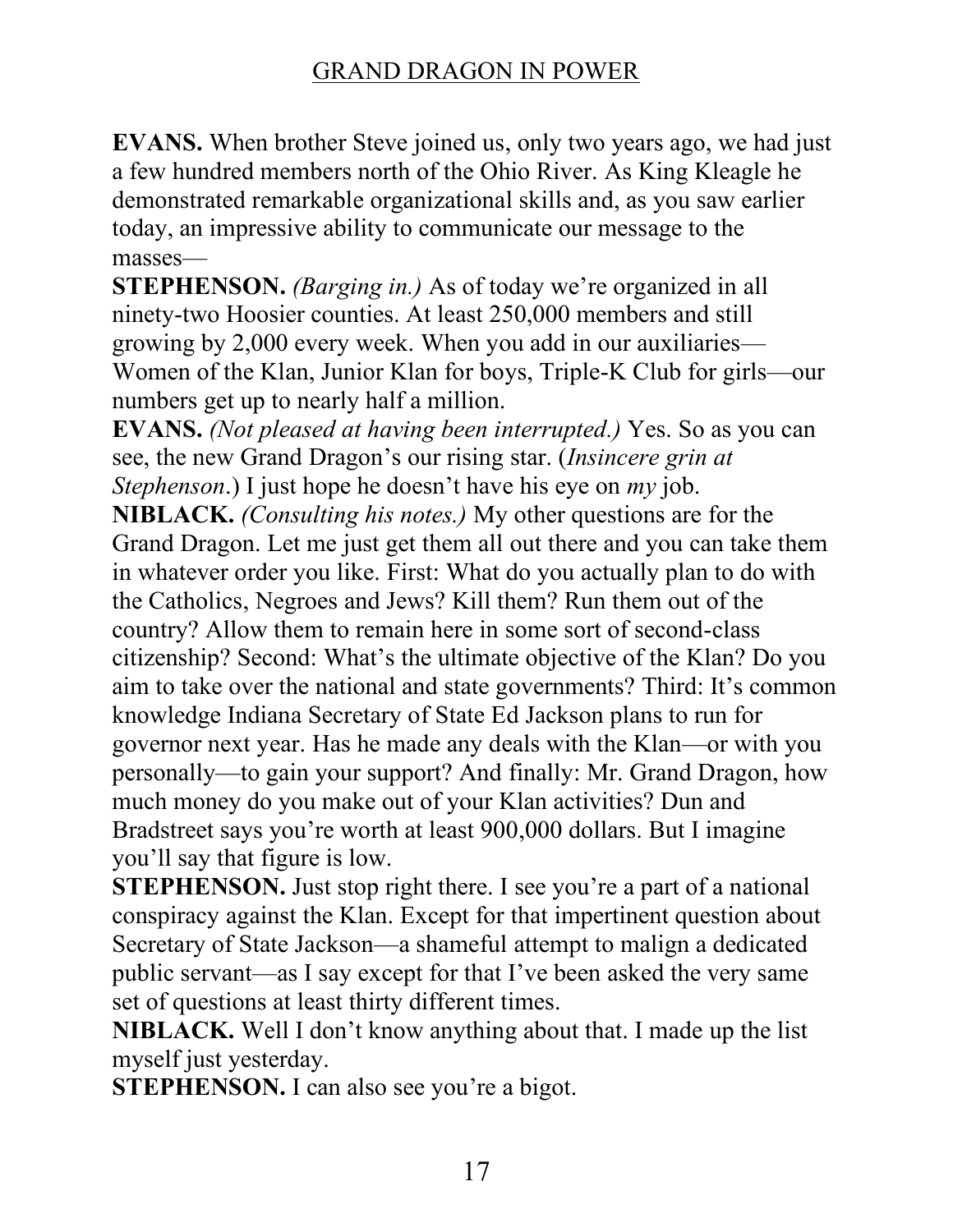**NIBLACK.** *I'm* the bigot?

**STEPHENSON.** You are not for us. You are against us. Earl get him out of here. *(Gentry comes out from behind the table and roughhouses NIBLACK off the stage.)*

#### **SCENE 4**

*Offices of* The Indianapolis Times*. Morning. July 11, 1923. Sound of a telephone ringing. EUNICE is sitting at a desk answering the telephone and taking notes.*

**EUNICE.** *(Answers telephone.) Indianapolis Times* circulation desk. *...* You wish to cancel your subscription? Certainly sir, but may we know the reason? *...* You object to our editorials about the Ku Klux Klan? *...* Very well, when would you like us to stop delivery. *...* Immediately? Of course. *...* Thank you for reading the *Times. ...* Yes sir. Never again. I understand. *(Hangs up. Telephone immediately rings again.) Indianapolis Times* circulation desk. *...* You wish to cancel your subscription? Certainly madam, but may we know the reason? *...* You believe we are not being fair in our reporting about the Ku Klux Klan. *...* You think we should take our paper and go where? *...* Really madam! *(She reacts when apparently the receiver on the other end has been slammed down.)* Hello? Hello? *(Hangs up. Niblack enters with a* Fiery Cross *newspaper.)*

**NIBLACK.** Morning Eunice. Bad day already?

**EUNICE.** Mr. Niblack, one more of your anti-Klan stories and the only thing this newspaper will be good for is lighting the kindling at the foot of their crosses. We're down at least five hundred subscriptions. And the language they're using over the phone! Words they sure never learned in Sunday school.

**NIBLACK.** Good Sunday-school Christians are the bedrock of Klan support. Somehow he's made them believe he was sent by God Himself. Have you seen the latest issue of their *Fiery Cross* newspaper? *(Opens*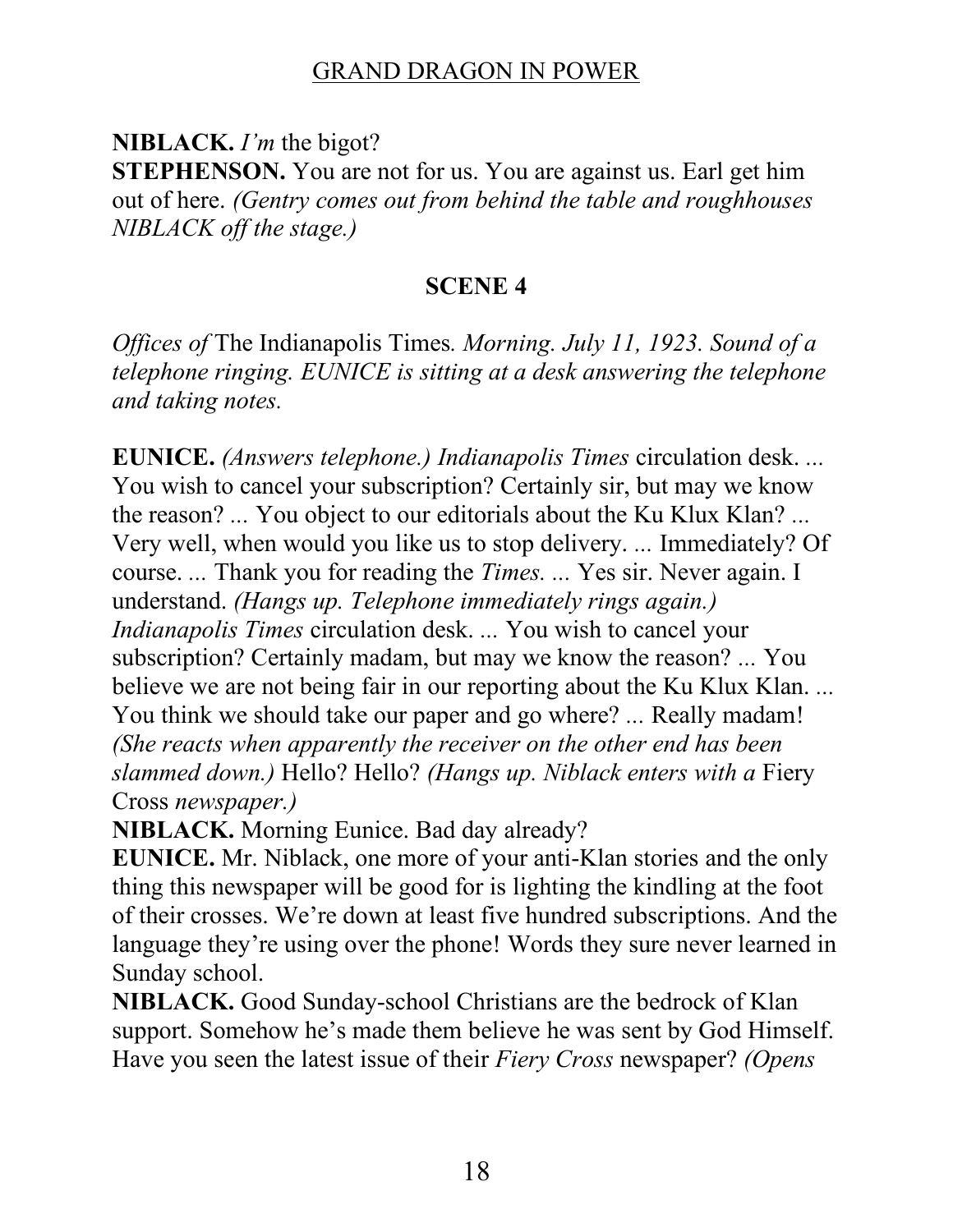*the newspaper.)* You know there were 200,000 people at that Klan rally in Kokomo?

**EUNICE.** Your story said 10,000.

**NIBLACK.** Nope. 200,000. Says so right here. Also says the crowd gave him "the greatest ovation ever given a private citizen in Indiana." On page three we find yet another editorial against the *Times*. *And* surprise, surprise, the Klan's endorsing Secretary of State Ed Jackson for governor. If Jackson wins it'll give Stephenson control of the state government *and* the Republican Party.

**EUNICE.** Aren't they the same thing? *(Telephone rings. She answers.) Indianapolis Times* circulation desk. ... Sir I can't help you if you can't speak rationally. ... Yes I know. Jesus plans to send all of us at the *Times* straight to hell. Frankly sir I think he already has. *(Hangs up.)*

**NIBLACK**. *(Still perusing paper.)* Speaking of the Christian connection here's a story about Klansmen visiting a church and leaving an offering on the altar. Happens somewhere almost every week.

**EUNICE.** Couple months ago they showed up where my grandma goes to church. Bunch of them came in right in the middle of the service. Paraded down the aisle in their masks and robes. Laid an envelope on the communion table and left. Turned out to be fifty dollars. Grandma said a big argument broke out whether they should keep the money considering the source.

**NIBLACK.** Did they?

**EUNICE.** Of course. Fifty dollars is a lot of money for that little congregation. Besides their preacher is a member and the local Klan meets in the church basement. *(Telephone rings. She answers.) Indianapolis Times* office. ... He's standing right here. (Hands Niblack  $\blacksquare$ *the telephone.)*

**NIBLACK.** This is John Niblack. *...* Yes Mr. Gentry. I remember you. The bruises haven't faded yet. ... Really? Tell him I'll be right over. *(Hangs up.)* Eunice, if I'm not back by tomorrow file a missing person report. The dragon just invited me into his lair.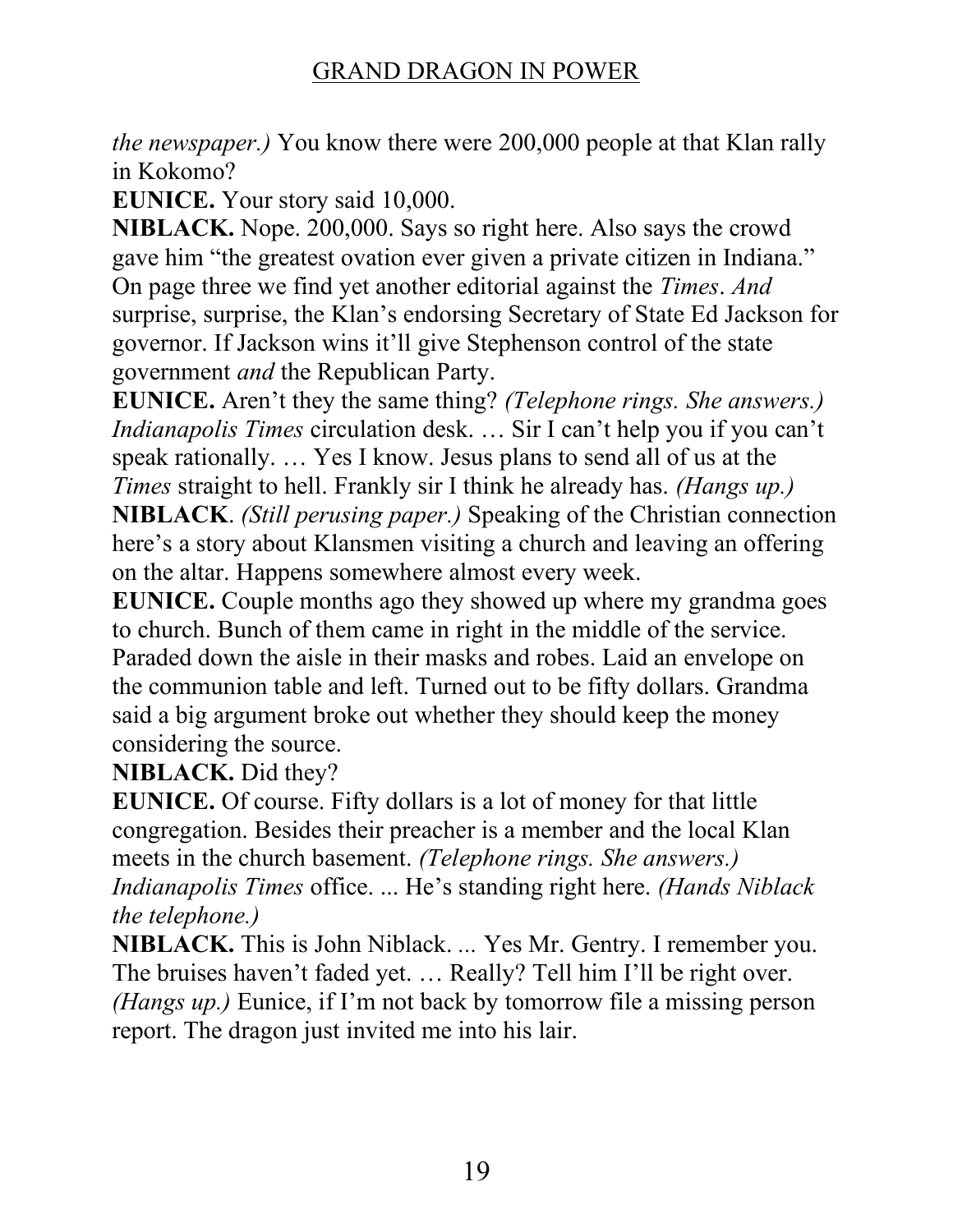# **SCENE 5**

*Stephenson's office later that day. Desk and chair for Stephenson, additional chairs for guests. A window downstage is indicated by the acting. On the desk are an intercom box and two 1920's telephones, one of which is adorned with a U.S. Presidential seal. Lights come up on Stephenson in his suit, sitting at the desk. Gentry stands in front of him. The voice of Stephenson's secretary ARLENE will be heard as though through an intercom.*

**STEPHENSON.** Earl, I need you to nose around. Find out which of our people are loyal to me and which ones are hanging onto the Imperial Wizard's apron strings. I hear he's already trying to dig up enough dirt on me to replace me as Grand Dragon. And you know how it works. What they don't find they'll make up. I have to have around me only men I can trust. Once we know who the tattle-tales are we can do what we need to do to root them out.

**ARLENE** (off). Mr. Stephenson. There's a reporter from the *Indianapolis Times* to see you.

**STEPHENSON.** *(Into intercom.)* Thank you Arlene. Send him on in. (*To Gentry.*) I think it's safe to leave me alone with him. Go out and watch for Jackson. If he gets back from his little errand before I'm done with Niblack, hide him in one of the empty offices.

*(Gentry exits as Niblack enters. Gentry gives him an intimidating look. Stephenson stands up and he and Niblack shake hands. Stephenson will be as charming as can be wooing the reporter. Niblack doesn't fall for it.)*

**STEPHENSON.** Good to see you again Mr. Niblack. Glad you could come over.

**NIBLACK.** You have quite an establishment here Mr. Stephenson. *(Niblack wanders over to where a window might be indicated.*

*Stephenson rushes over and pulls Niblack away from the "window."*) **STEPHENSON.** Don't stand there in front of that window! There're

people in the building across the street with high-powered rifles trying to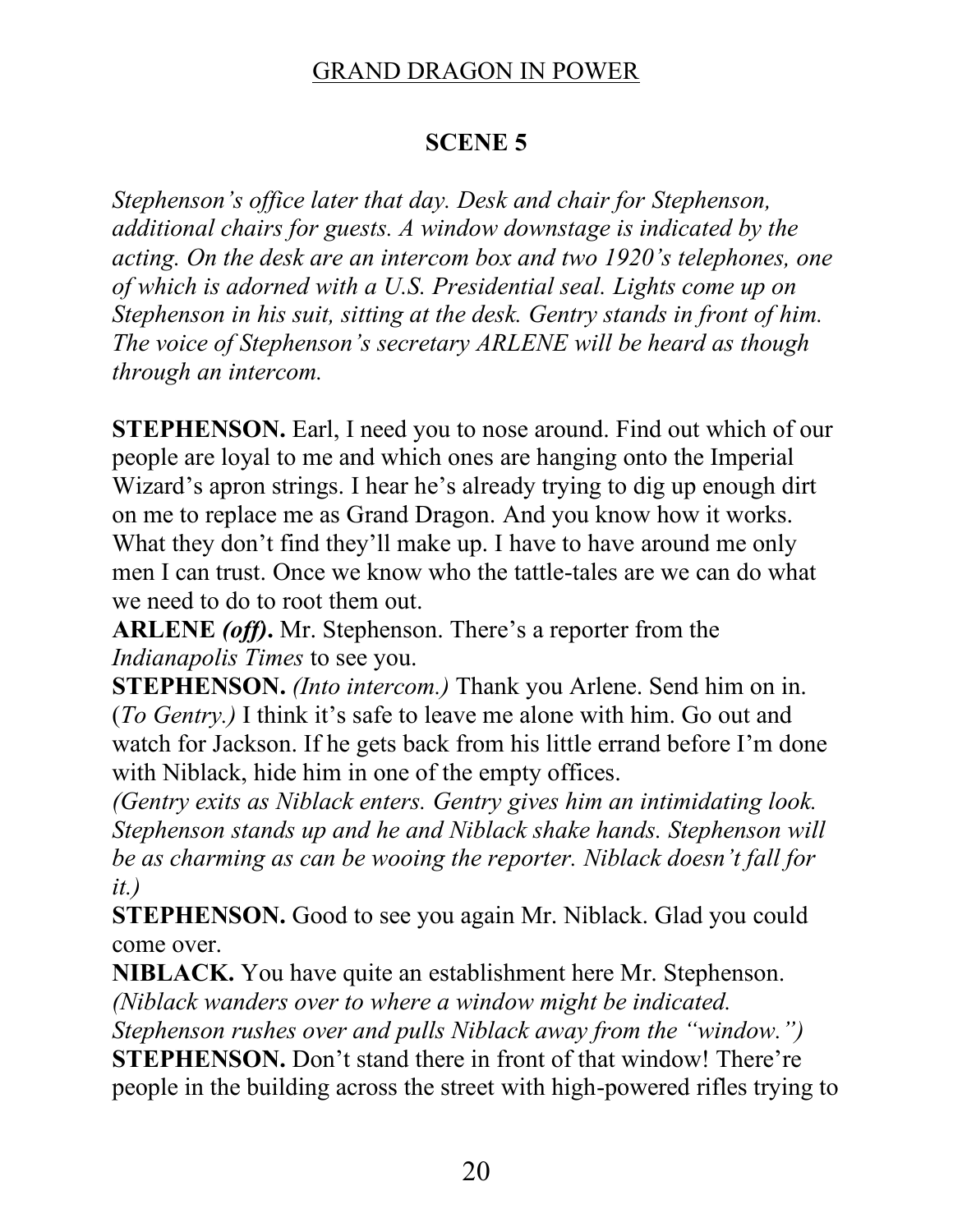kill me. They might shoot you by mistake! Come over here and have a seat where we can talk in safety. *(They sit down.)*

**NIBLACK.** Who do you think would want to kill you?

**STEPHENSON.** The Imperial Wizard of course.

**NIBLACK.** What? Just last week he was singing your praises to the sky.

**STEPHENSON.** It'd all been organized beforehand and confronted with 50,000—more or less—of my ecstatic subjects he had to go through with it.

**NIBLACK.** The *Fiery Cross* now puts the number of ecstatic subjects at 200,000.

**STEPHENSON.** Who am I to dispute the reporting of the *Fiery Cross*? So His Excellency had to make nice in front of 200,000 people. But don't let his crocodile smile fool you. This is a guy from Dallas who could hardly make a living as a dentist. You know how he got to be Imperial Wizard and move into the palace in Atlanta? He staged a coup. Deposed his predecessor. He's pretty sure I want to do the same to him. But he's safe from me if he only knew it. My ambitions go way beyond Atlanta. I plan to become the most important man in the United States. **NIBLACK.** *(Skeptically.)* Really.

**STEPHENSON.** Really. Now John...can I call you John?...and please call me Steve. All my friends do. I'm afraid in Kokomo we kind of got off on the wrong foot and I feel bad about that. So just between friends what do you really want to know about the Klan?

**NIBLACK.** And about you?

**STEPHENSON.** About the Klan.

**NIBLACK.** Well Mr. Stephenson-

**STEPHENSON.** Steve.

**NIBLACK.** Mr. Stephenson. *(Stephenson gives up graciously. He'll hook his fish sooner or later; he always does.*) What I don't understand is why so many people want to join the Klan. And how you fit in. Sources tell me you're from Oklahoma. Or is it Texas? Or maybe Iowa? Hoosiers are usually pretty suspicious of strangers coming into the state and telling them what to do.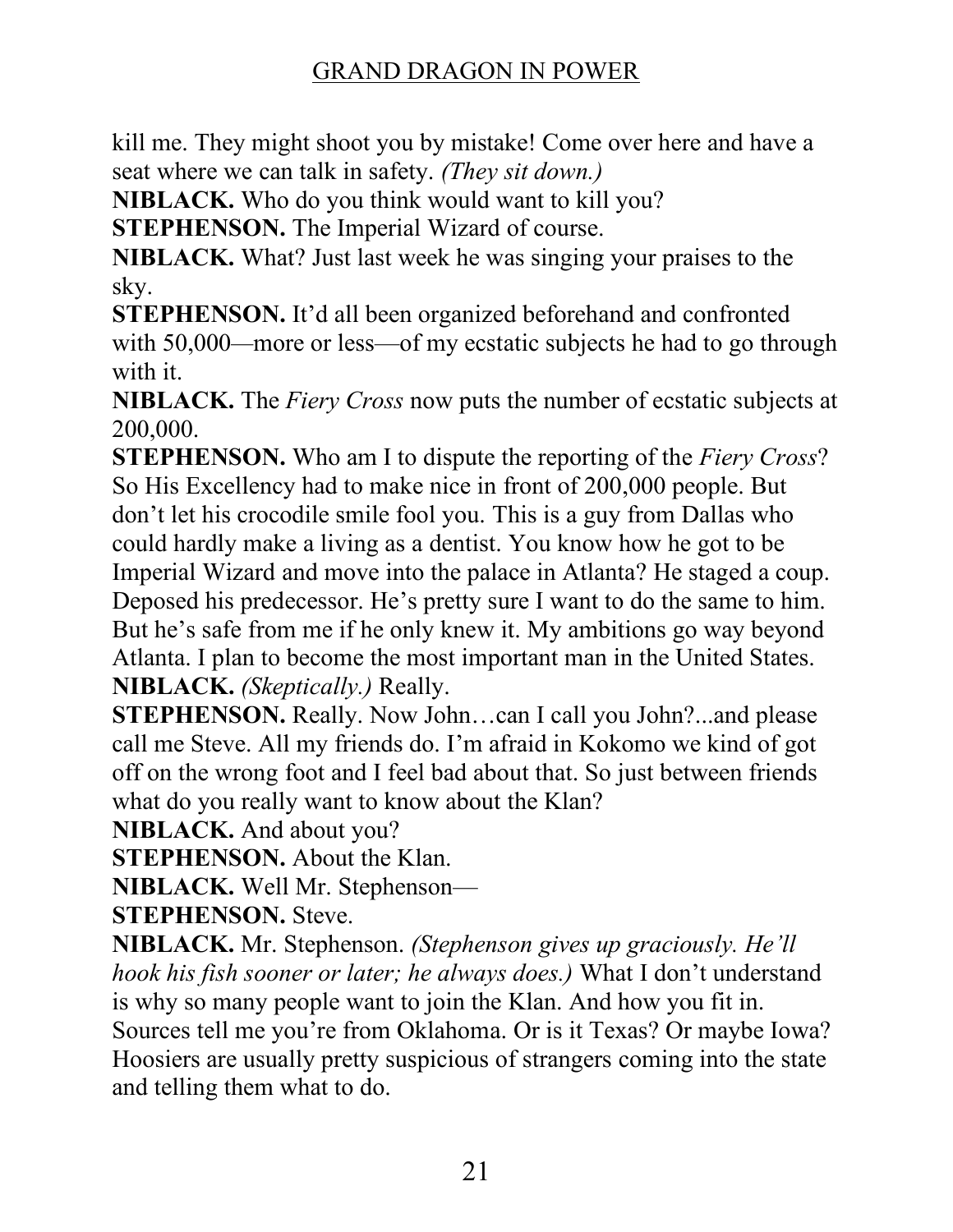**STEPHENSON.** They've greeted me and my ideas with open arms. To answer your question, at the heart of our movement is a cadre—huh, cadre; you know I was in the army in the Great War; sometimes these military expressions just come out of my mouth unbidden—anyway a cadre of fierce patriots and true believers.

**NIBLACK.** I didn't know you were in the war. As I say biographical details are hard to come by.

**STEPHENSON.** Joined up right after the jerrys sunk the Lusitania. Uncle Sam made me a recruiter. As you can imagine I was quite successful at it. My only regret is I never went overseas. Never got to help Pershing's boys chase down Kaiser Bill. A lot of the guys that did get to the trenches came back pretty disillusioned. America went "over there" to save Europe. Now they see Europe coming over *here* to destroy America. But those former doughboys are still hankering to be part of something bigger than themselves. They cherish American ideals and under the robe and mask all men really are created equal.

**NIBLACK.** All *white* men that is.

**STEPHENSON.** All *Protestant* white men. But it doesn't matter one guy's a farmer and the guy next to him's the banker that holds his mortgage. We unite them all in a set of common beliefs and that's a powerful thing. That's why the Klan was created and under my leadership in Indiana we've done very well.

**NIBLACK.** These offices certainly speak prosperity. There are three secretaries out there and a couple telephones on every desk.

**STEPHENSON.** Eight phone lines and we still can't handle all the business.

**NIBLACK.** A waiting room full of lobbyists and legislators wanting your advice and support. And that phone on your desk—is that the presidential seal on it?

**STEPHENSON.** Direct line to President Harding. ... Now John the real reason I asked you here. How'd you like to take over as editor of the *Fiery Cross*? I know what you're making at the *Times*—don't ask; trust me I know—and I'm prepared to double it. No doubt you'd like a little time to think about it.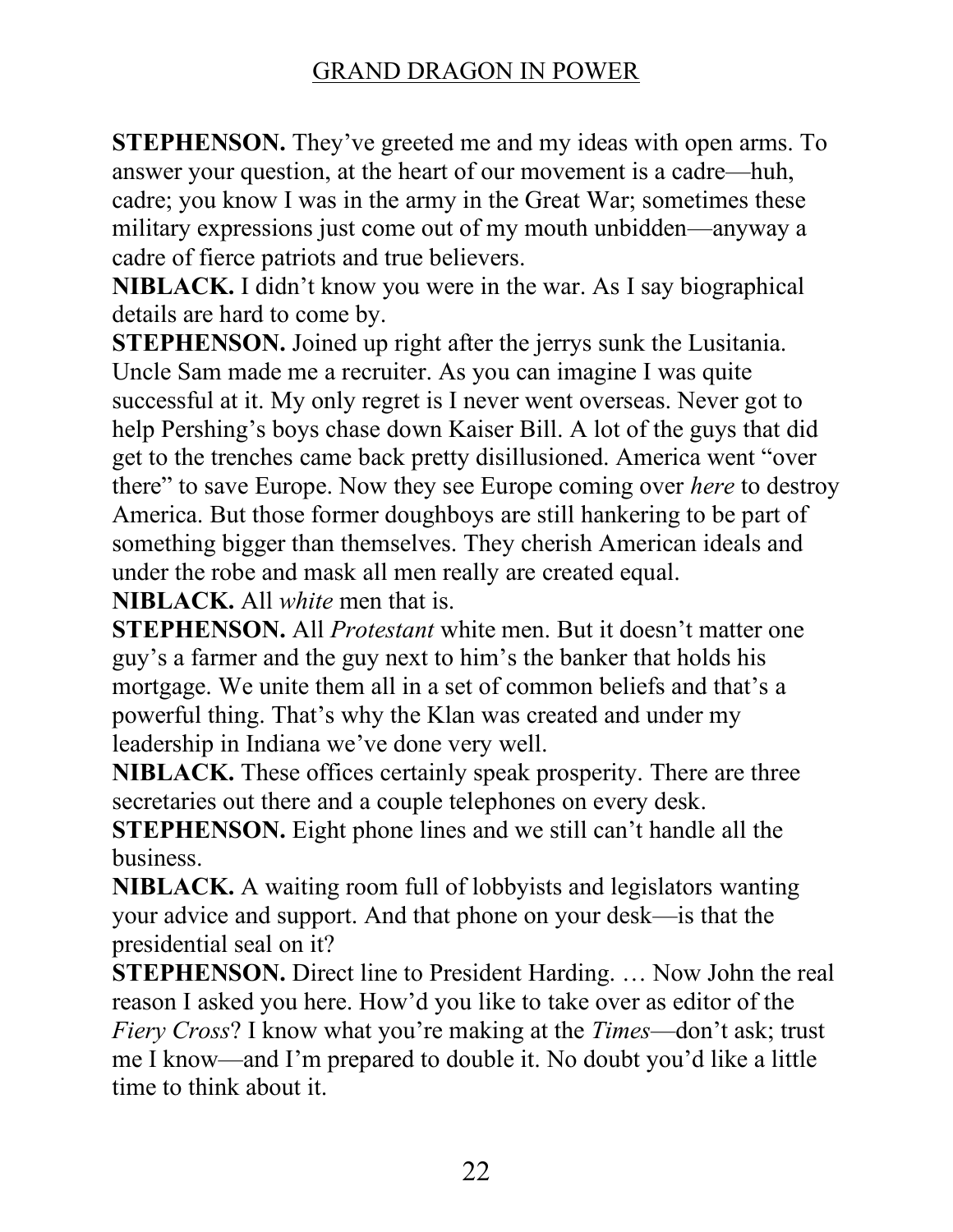**NIBLACK.** No Mr. Stephenson. I don't need any time at all.

*(Stephenson breaks out in a triumphant smile. The fish took the bait.)* I won't be accepting your offer. (Stephenson's smile disappears.) Near as I can tell the job of *Fiery Cross* editor amounts to inflating your

audience numbers and kissing your ass. No thanks. I'll stay at the *Times*.

**STEPHENSON.** Then I think there's nothing more to say. Good day to you Mr. Niblack. And of course everything you heard today is off the record.

**NIBLACK.** *(Standing.)* As usual. But tell me. Is that phone really a direct line to the President?

**STEPHENSON.** What do you think?

**NIBLACK.** I think it's as phony as you are. (Niblack exits. After a beat *Stephenson picks up the telephone.)*

**STEPHENSON.** Arlene. Get me the editorial offices of the *Fiery Cross.*  The number is Lincoln 5351. *...* Hello. This is Stephenson. Looks like we've been too easy on the *Times*. Next issue I want you to hit 'em hard. Tell our people any paper that's anti-Klan is anti-American. They must be conspiring with the Pope. Say it's rumored their owners are Bolsheviks. *Jewish* Bolsheviks who want to mongrelize our population. You know the drill. Lay it on thick. *(Hangs up.)*

**ARLENE** *(off)***.** Mr. Stephenson. Secretary of State Jackson has been waiting to see you.

**STEPHENSON.** It's about time. While he's here I'll leave the intercom on so you can make a record of our conversation.

**ARLENE** *(off)***.** I understand sir.

**STEPHENSON.** Send Gentry in with him.

*(Stephenson checks to make sure the intercom is on. JACKSON enters; he wears a suit and carries a small suitcase. Gentry accompanies him and takes up a place standing behind Stephenson. Stephenson does not rise but indicates one of the empty chairs. Jackson sits holding the suitcase in his lap.*

**JACKSON.** *(Indicating Gentry.)* Does he have to be here?

**STEPHENSON.** I find his presence discourages any misunderstandings. **JACKSON.** I don't know why I do your dirty work for you.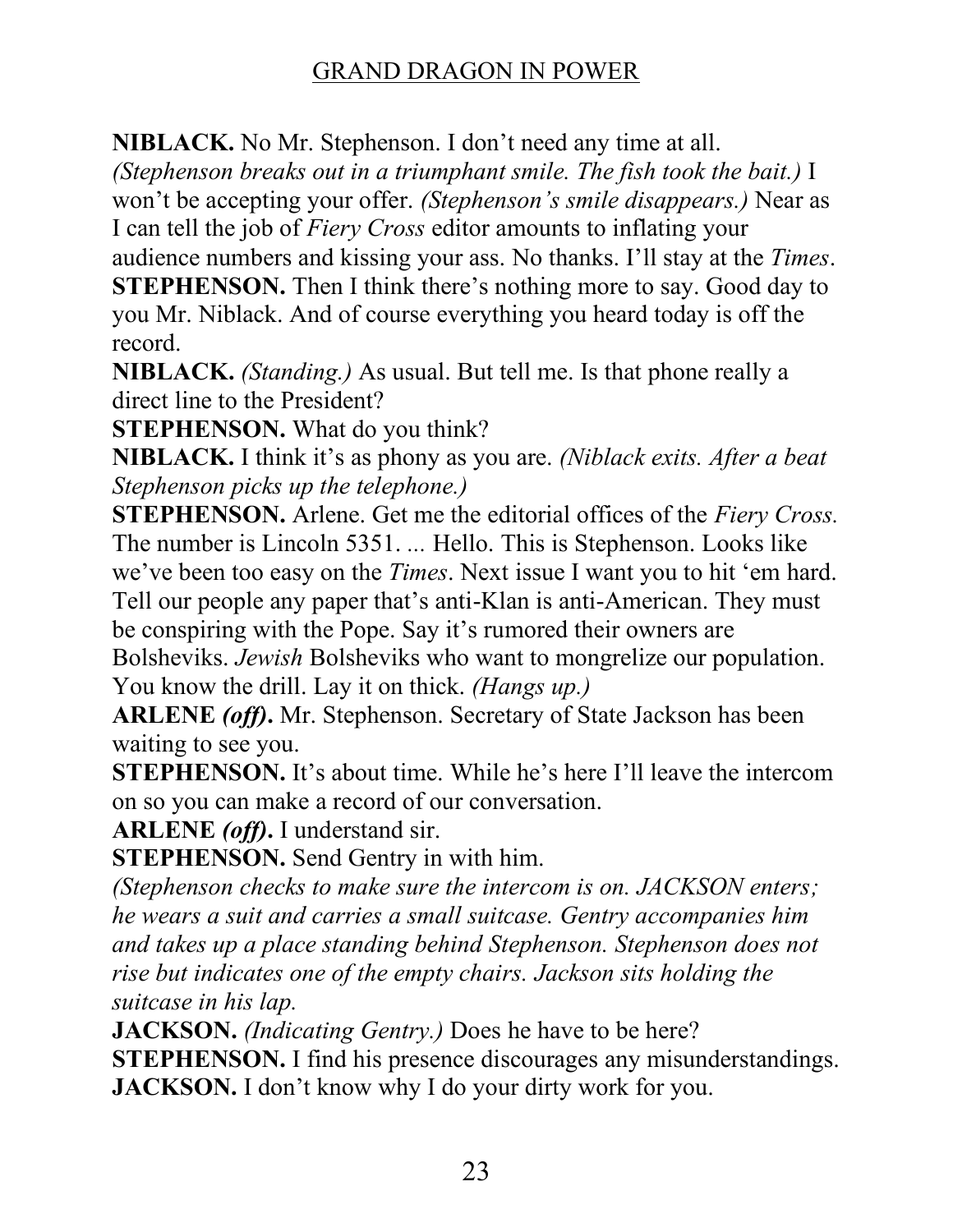**STEPHENSON.** Because you want to be governor and the road to *that* office leads through *this* office. You see Governor McCray?

**JACKSON.** Yes but he wouldn't take the money.

**STEPHENSON.** Why not? We know he's in debt so bad he's embezzling government money to try to keep afloat. Why shouldn't he accept our generous offer of 10,000 dollars to help his cash flow? All we asked was for him appoint one of our guys to the county prosecutor vacancy.

**JACKSON.** When I showed him the cash he got this look of disgust on his face. He said "You can just take your money back to your master, Ed. Even if I was willing to hand Stephenson the last shred of my integrity you're too late. I already filled the position."

**STEPHENSON.** Integrity? Ha! More likely we just didn't bid high enough. So who's our new prosecutor?

**JACKSON.** William Remy.

**STEPHENSON.** So all McCray did was promote the deputy prosecutor. Waste of a good appointment. Think Remy can be bought?

**JACKSON.** Doubt it. He's really young and they're usually pretty idealistic when they're young.

**STEPHENSON.** Yeah I know all about that. Once upon a time I was a Socialist. If you're going to survive in this world you learn to shuck off the idealism pretty quick.

**JACKSON.** So I'm finding out. As he's throwing me out the governor says "I know you have ambitions to occupy this office Ed. Too bad you thought you had to sell your soul to get it." I felt humiliated standing there holding the bribe money.

**STEPHENSON.** Oh stiffen up. You knew if you wanted our support we'd ask for a few favors in return. Go on back to your office. I'll call you later if I need you to do anything else.

**JACKSON.** *(Standing and moving toward the door carrying the suitcase.)* I know you will.

**STEPHENSON.** Ed?

**JACKSON.** Yes?

**STEPHENSON.** The suitcase?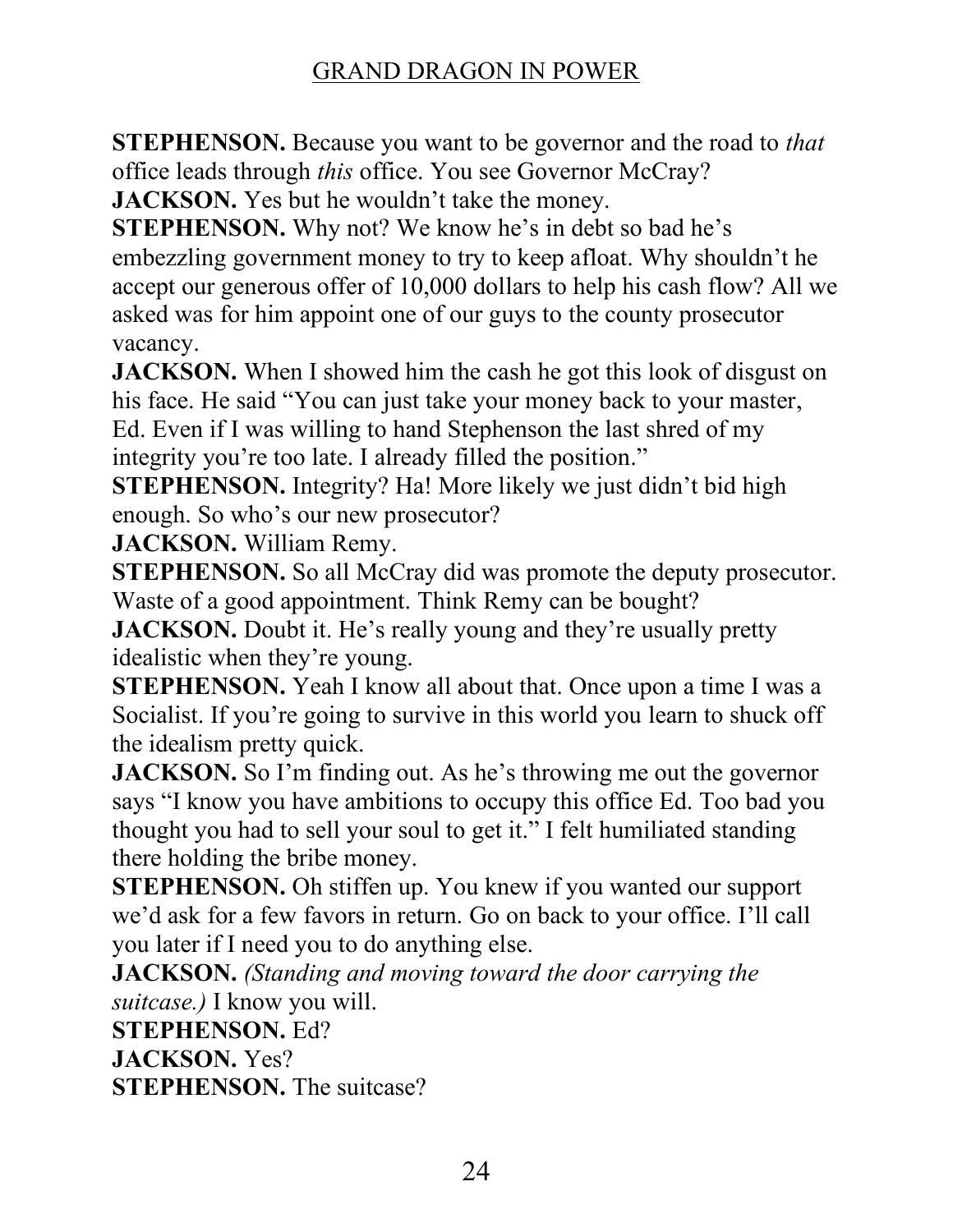**JACKSON.** Of course. *(He puts down the suitcase and exits.)* **STEPHENSON.** *(Into the intercom.)* Arlene? You get all that? **ARLENE** *(off)***.** Yes Mr. Stephenson.

**STEPHENSON.** Give me the transcript when you get it typed up. It'll go into my special black-box file. Then destroy your shorthand notes. *(Turning to Gentry.)* Love this new intercom gadget. Just installed it this morning and here I already got a record of the secretary of state admitting to trying to bribe the governor. American ingenuity is a wonderful thing.

# **INTERLUDE**

*An indeterminate space with a chair occupied by MADGE Obertholtzer, a twenty-eight-year-old brunette. She wears a long gown, the kind a working woman with little spare cash would sew for herself for a special occasion. She is handsome rather than beautiful, but her face is animated and would interest a man. She has not yet met Stephenson but very much hopes she will.* 

**MADGE.** My name is Madge Oberholtzer, and I'm thrilled to be one of the hostesses for Gov. Jackson's inaugural banquet tonight. All the important people will be there and I plan to make sure I meet every one of them. The man I'm really interested in meeting is D.C. Stephenson. He sounds fascinating. They say he's the real power behind the throne. So powerful he's untouchable and he can get by with whatever he wants. They say the politicians are afraid to cross him because he's got little black boxes full of incriminating information, enough to destroy them all. I find power very attractive, don't you? I can't wait to find out what he's really like.

*(Madge is radiant with anticipation. Stephenson enters and moves to stand ominously behind Madge's chair, his hands on her shoulders.)* **STEPHENSON.** God has laid a heavy obligation on white Christian men like us. We must defend our weak and trusting women from smooth-talking deceivers who would lure them into unclean passions.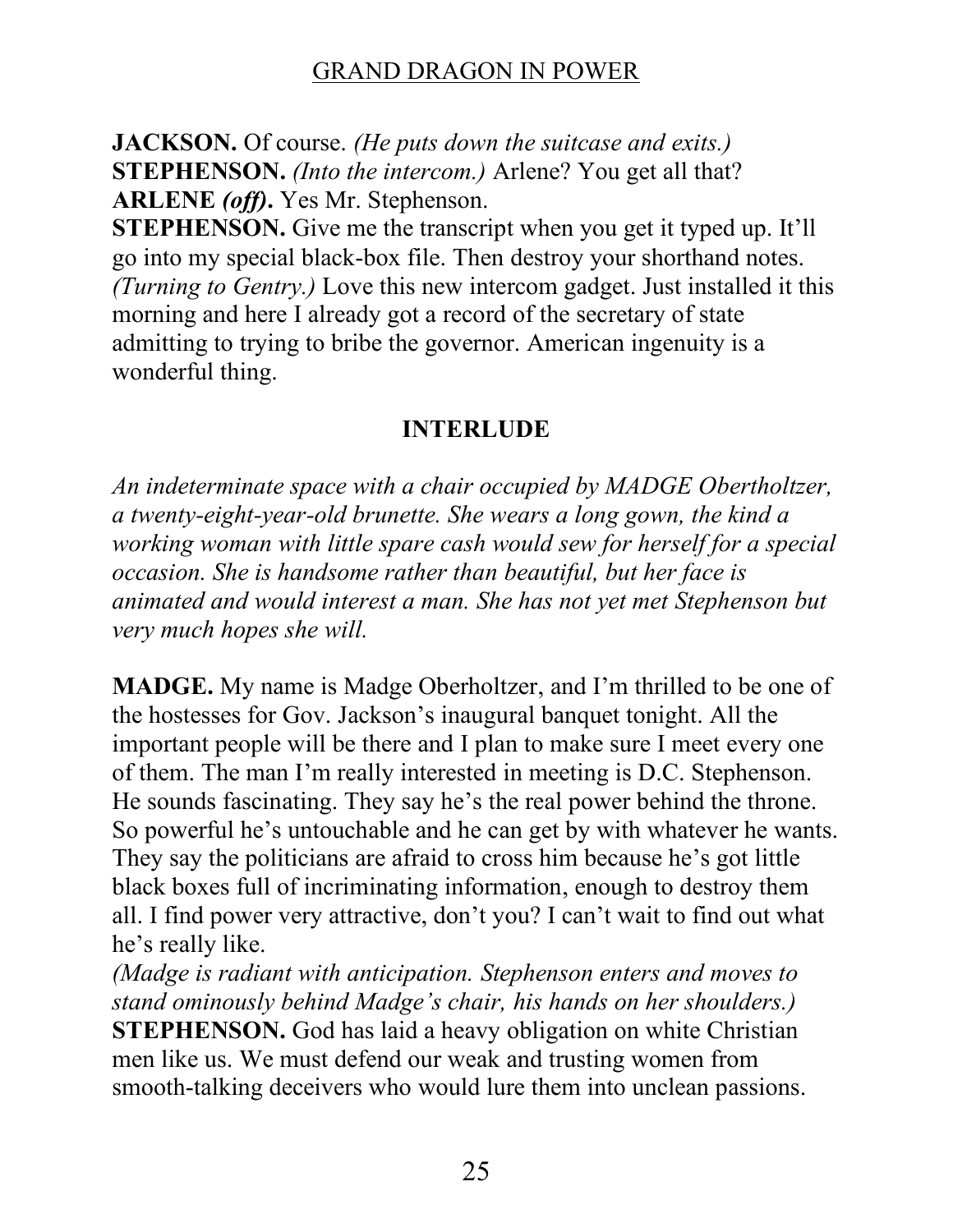*(The lights fade leaving Stephenson's grinning face in a pin spot for a few beats. Then darkness segueing into the next scene.)*

#### **SCENE 6**

*Governor Jackson's Inaugural Ball, January 12, 1925. Bistro table and two chairs. The sound of a dance orchestra playing a public domain tune from the 1920's or earlier. Stephenson sits sipping a drink. Being Prohibition, the drink presumably is non-alcoholic. The music ends and the voice of the ORCHESTRA LEADER is heard.*

**ORCHESTRA LEADER** *(off)***.** Ladies and gentlemen. The orchestra and I thank you for the honor of providing music at this elegant event. And we wish also to congratulate Mr. Edward Jackson on his election as the thirty-second governor of Indiana. *(Sound of polite applause in which Stephenson absent-mindedly joins.)* The boys and I will take a break now. We'll be back shortly for your listening and dancing pleasure.

**JACKSON.** *(Entering, carrying a drink.)* Well Stephenson what do you want? Gentry said you wanted to see me. Since the election most people approach *me*. They don't summon me into their presence.

**STEPHENSON.** The election didn't change a thing between us. Not a thing and don't you forget it.

**JACKSON.** You didn't have to make a public demonstration of it. That's all.

**STEPHENSON.** *(Standing.)* Let's take a little walk. Somewhere we're not so easily overheard. *(Stephenson picks up his drink; the two of them walk to another part of the stage.)*

**JACKSON.** Well?

**STEPHENSON.** Now that we have you safely elected—despite losing a good percentage of the colored vote—

**JACKSON.** That was disappointing. First time some of those Darkies *ever* voted against a Republican.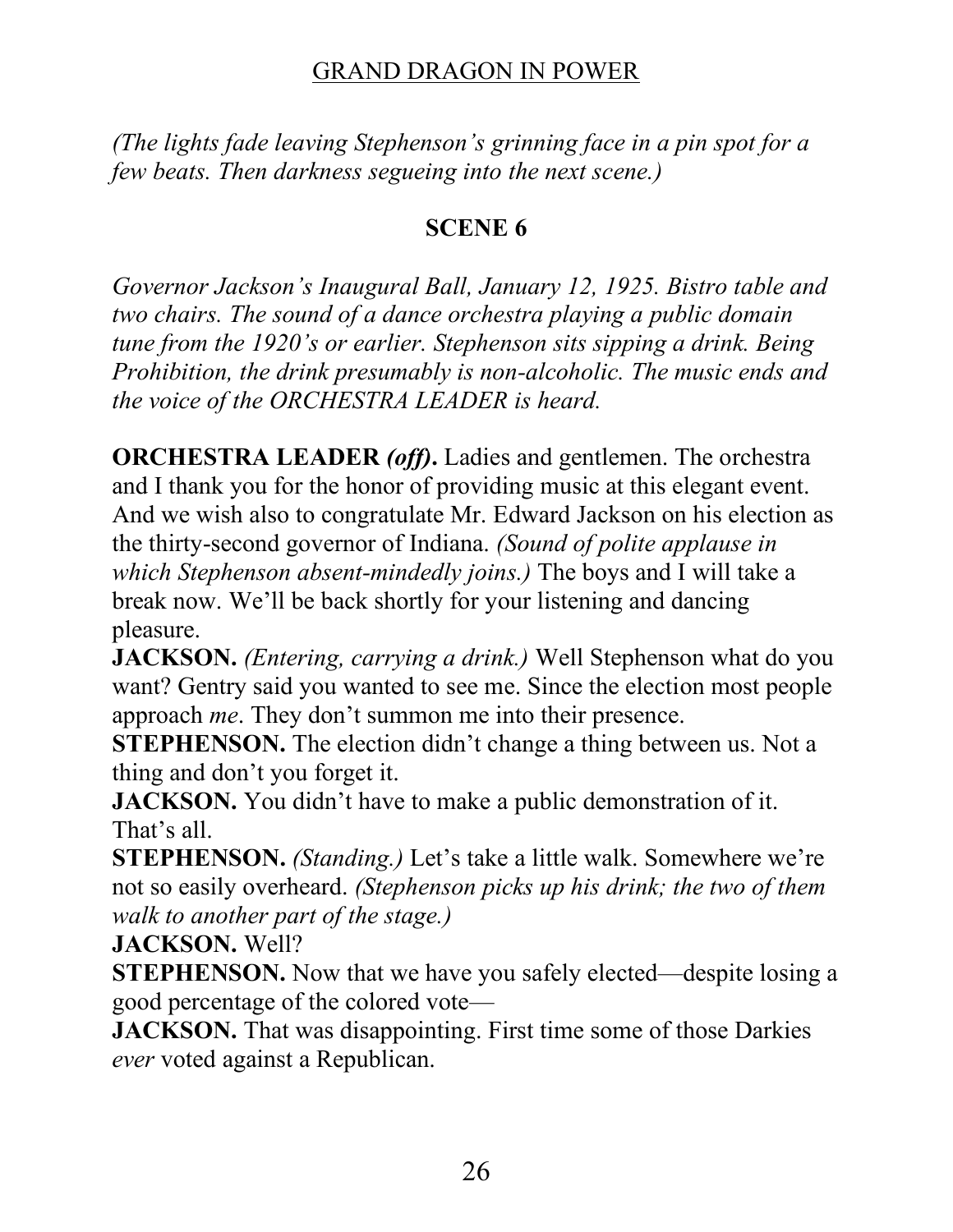**STEPHENSON.** The party of Lincoln is now the party of Stephenson. We're better off without them. Anyway I also provided you with the best legislature money can buy. I'll send over a list of the bills I'd like to see get passed.

**JACKSON.** Like what?

**STEPHENSON.** Religion and patriotism to start with. A bill to outlaw all parochial schools. Another to require public school teachers to teach the U.S. Constitution and read portions of the King James Bible to their students every day. And one to establish a state agency to censor immoral motion pictures. I really don't care if any of that crap passes. It's just red meat for the base. The bill I'm most interested in would reform the State Highway Commission. I want to make the commissioners directly responsible to the governor.

**JACKSON.** And you'd expect me to appoint friends of yours. Who would then award road construction contracts—worth millions of dollars—to *other* friends of yours. Friends who might be inclined to let you skim some off the top. Someday Stephenson you'll go too far. As powerful as you are you're not above the law.

**STEPHENSON.** Above the law? Where've you been Jackson? I am the law. I own the sheriffs, the prosecutors, the judges. I bought and paid for 'em with my Klan voters my Klan money and my Klan poll workers. No Indiana jury would ever convict me of anything because every jury in the state is packed with my people. But even if they did, who has the power to pardon? The governor that's who. And who owns the governor? ... Of course it'd never come to that. You know everything's fine in Indiana politics as long as you don't get caught in bed with a dead woman or a live man.

**JACKSON.** They may never find you in bed with a *dead* woman but they're sure likely to find you in bed with a live one. What'll our good Christian supporters do when they find out you've broken every commandment in the book?

**STEPHENSON.** They'll follow me into hell if I ask them to, that's what. Besides I do keep the big commandment.

**JACKSON.** Really. Which one is that?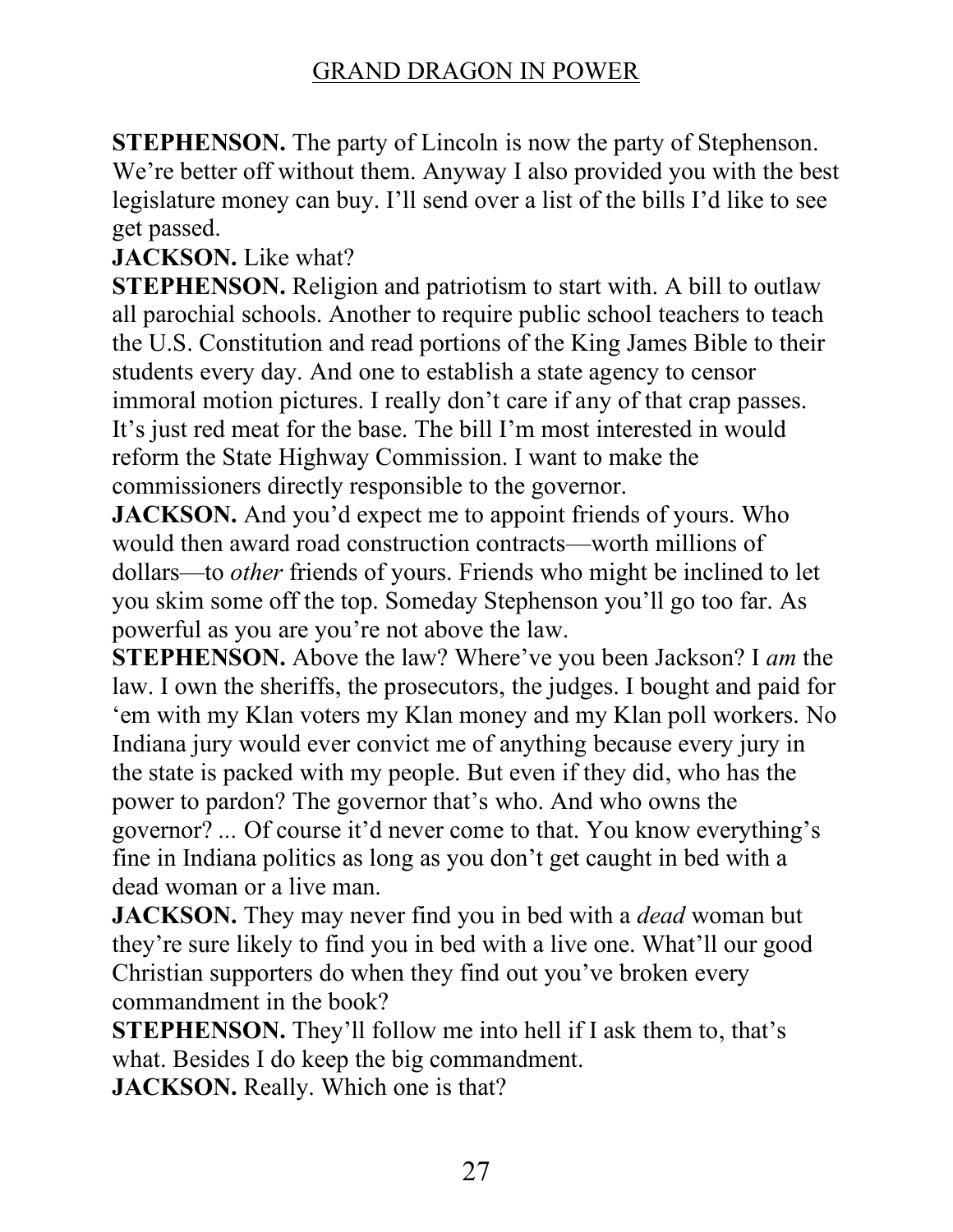**STEPHENSON.** "Love your enemies." The more enemies you got the more important you are.

**JACKSON.** You're supposed to love your enemies as *yourself*. You don't love *anyone* that much.

**STEPHENSON.** Let's get back before people get too curious about what we're up to. Put on a nice smile so they know we've just been having a friendly little conversation. *(They return to the table. Before they sit down Madge approaches them.)*

**MADGE.** Excuse me Governor. I'm Madge Oberholtzer, one of the hostesses. I wanted to ask if you're enjoying yourself and whether there was anything you needed.

**JACKSON.** Everything has been just perfect Miss Oberholtzer. Do you know Mr. D.C. Stephenson?

**MADGE.** *(Extending her hand.)* I'm so happy to meet you Mr. Stephenson.

**STEPHENSON.** *(Shaking her hand gallantly.)* And I'm always glad to meet a lovely young lady like you Miss Oberholtzer.

**JACKSON.** I understand all of you hostesses work at the state house. What office are you in?

**MADGE.** Public Instruction. But I may not be there very long I guess. We've heard your new budget might cut some of our staff. I hope that isn't true.

**JACKSON.** Well Miss Oberholtzer, I also hope it won't be necessary but of course the state constitution requires a balanced budget. There will undoubtedly have to be sacrifices in some agencies.

**MADGE.** *(Disappointed.)* Of course. I understand completely.

**JACKSON.** I'd better get back to my table before my wife begins to think Mr. Stephenson is holding me hostage. It's been lovely meeting you Miss Oberholtzer. Steve, I assume we'll be speaking in a few days.

**STEPHENSON.** Let's make it tomorrow. *(Jackson exits.)* Miss Oberholtzer, since I've been abandoned would you care to join me? **MADGE.** Um ... I guess I could take a few minutes' break. The girls back at the office will be very jealous I got to talk to the man responsible for the governor's landslide victory.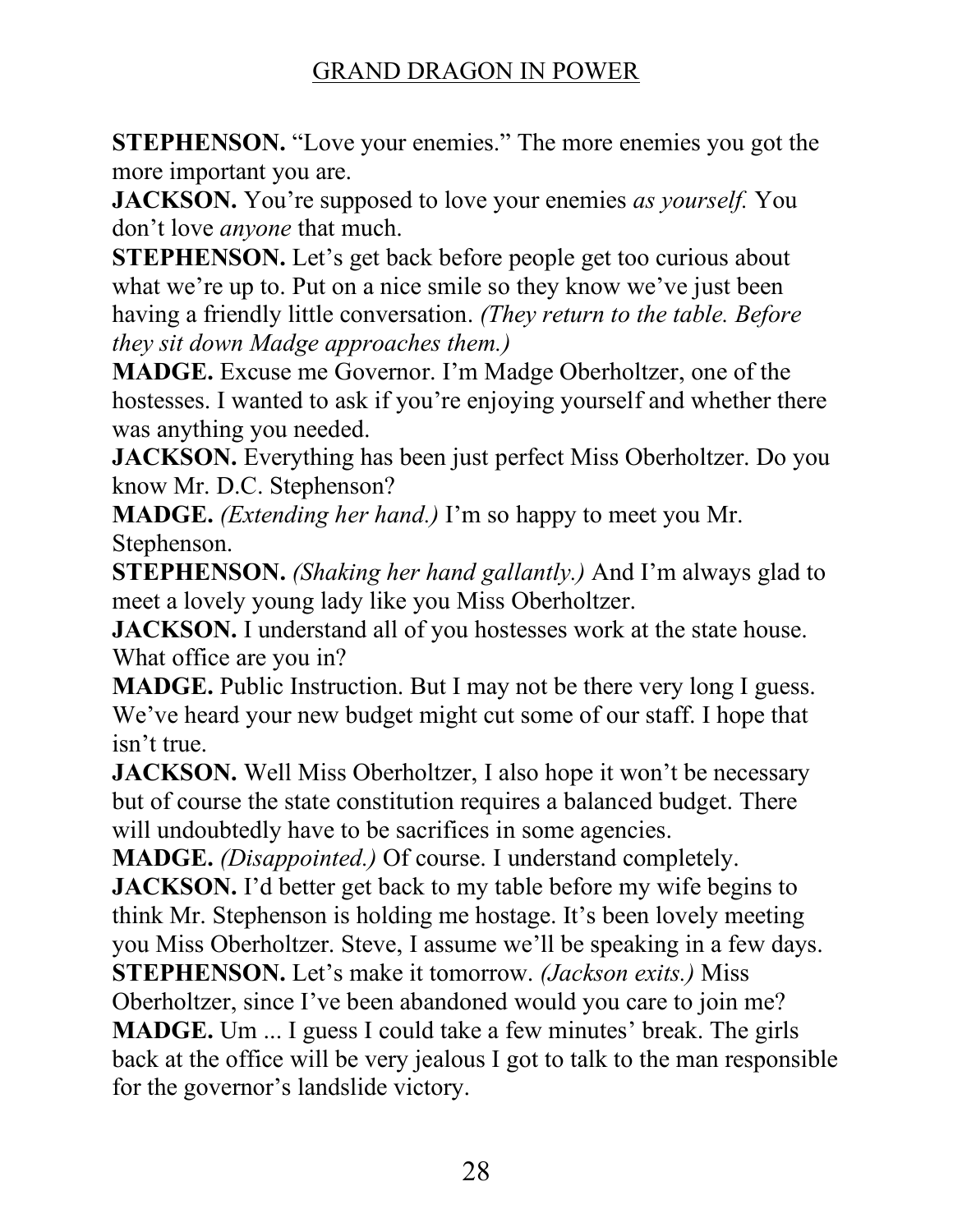**STEPHENSON.** I promise not to keep you to myself very long but I always enjoy feminine company. *(He pulls out a chair for Madge and then seats himself.)* Now where did you say you worked?

**MADGE.** The Department of Public Instruction.

**STEPHENSON.** Well Miss Oberholtzer, it's possible I may have some influence with the governor. I don't think you'll have to worry about losing your job.

**MADGE.** Oh thank you Mr. Stephenson! My parents will be so relieved. They need my paycheck to make ends meet. And please call me Madge.

**STEPHENSON.** And you should call me Steve. All my friends do and I hope we'll become good friends. Very good friends indeed. In fact I feel like I know you already.

**MADGE.** I live not far from you Mr. ... Steve. You may have seen me with my mother on one of our evening walks around the neighborhood. **STEPHENSON.** Of course! I knew you looked familiar. I'm not a man who ever forgets a pretty face.

**ORCHESTRA LEADER** *(off)***.** Ladies and gentlemen, thank you for your patience. To start off our next set we'd like to play for you that old favorite, "Let Me Call You Sweetheart." *(Music begins under.)* **STEPHENSON.** Madge may I ask you for this dance?

**MADGE.** Of course...Steve...I'm honored.

**STEPHENSON.** *(Standing and pulling out her chair.)* Oh no. The pleasure will be all mine. *(Stephenson and Madge assume a waltz embrace and dance off, their gazes locked into each other's eyes.)* 

# **SCENE 7**

*Stephenson's office, March 15, 1925. Stephenson is at his desk.* 

**ARLENE** *(off)***.** Mr. Stephenson. You asked me to get Walter Bossert for you. He's on line one.

**STEPHENSON.** *(After angrily grabbing the phone:)* Look, you sniveling little piss-ant. I don't know who you think you are. But just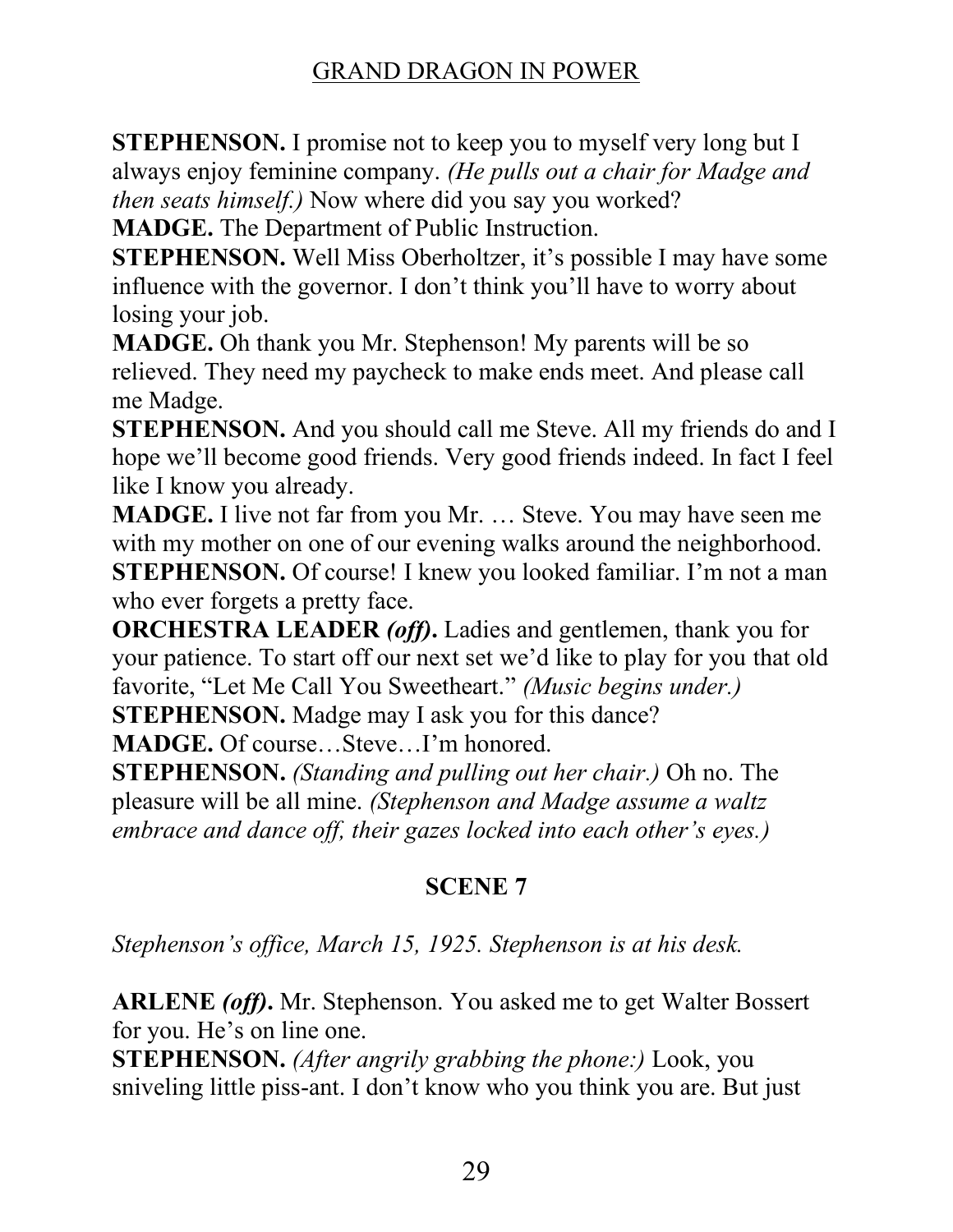because you got a piece of paper from the Imperial tooth-puller saying you're the new Grand Dragon doesn't mean a thing. Not a damned thing. You can't replace Stephenson. My people will never stand for it. This state is mine. Hell, everything north of the Ohio and west of the Mississippi is mine. Now you just crawl back to whatever rock you live under and if you're lucky I may forget you even exist. *(Slams down the receiver.)*

**ARLENE** *(off)***.** Mr. Stephenson? Now Madge Oberholtzer is on line two.

**STEPHENSON.** Tell her I'm busy.

ARLENE (off). I did but she won't take "no" for an answer.

**STEPHENSON.** In the two months we've been dating I've noticed that about her. *(Picks up telephone.)* Madge what do you want? You know you're not supposed to call me at the office.

*(Lights come up on Madge standing apart with a telephone.)*

**MADGE.** I know Steve but I just found out about something and I really need to talk to you.

**STEPHENSON.** Whatever it is make it quick.

**MADGE.** It's not something we can discuss over the phone. Besides I want to see your face when I tell you. I'll walk over to your house tonight after supper.

**STEPHENSON.** I have a meeting this evening. It may be after ten o'clock before I get home.

**MADGE.** It doesn't matter how late. Just call me when you get in and I'll come right over.

**STEPHENSON.** Oh all right if it's really that important. Now *good-bye* Madge.

**MADGE.** I can't wait to see you. Good-bye Dear.

**STEPHENSON.** How many times have I told you not to call me that? *(Hangs up angrily.)*